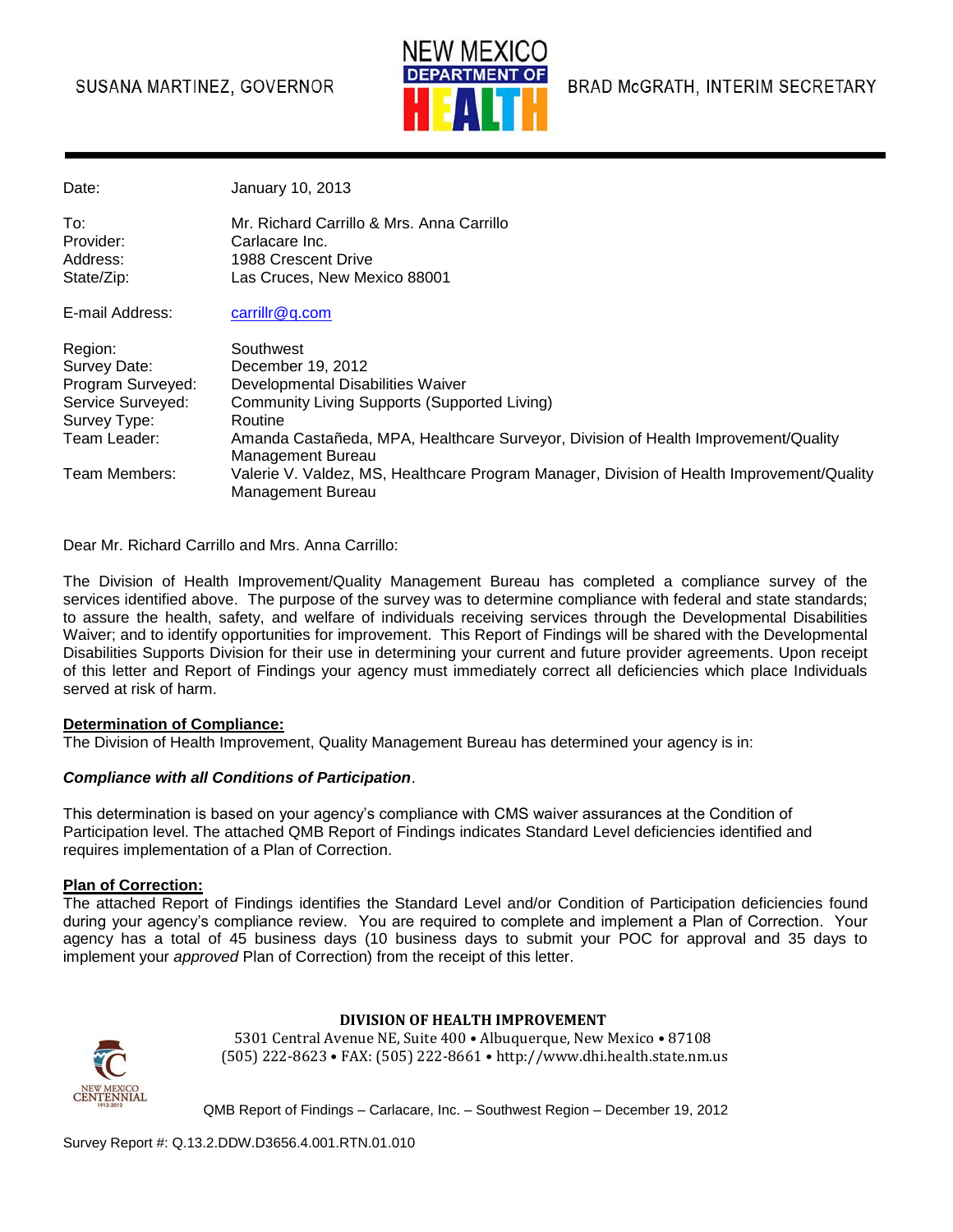#### **Submission of your Plan of Correction:**

Please submit your agency's Plan of Correction in the space on the two right columns of the Report of Findings. *(See attachment "A" for additional guidance in completing the Plan of Correction)*.

Within 10 business days of receipt of this letter your agency Plan of Correction must be submitted to the parties below:

#### **1. Quality Management Bureau, Attention: Plan of Correction Coordinator 5301 Central Ave. NE Suite 400 Albuquerque, NM 87108**

#### **2. Developmental Disabilities Supports Division Regional Office for region of service surveyed**

Upon notification from QMB that your *Plan of Correction has been approved*, you must implement all remedies and corrective actions to come into compliance. If your Plan of Correction is denied, you must resubmit a revised plan as soon as possible for approval, as your POC approval and all remedies must be completed within 45 business days of the receipt of this letter.

Failure to submit your POC within the allotted 10 business days or complete and implement your Plan of Correction within the total 45 business days allowed may result in the imposition of a \$200 per day Civil Monetary Penalty until it is received, completed and/or implemented.

#### **Request for Informal Reconsideration of Findings (IRF):**

If you disagree with a finding of deficient practice, you have 10 business days upon receipt of this notice to request an IRF. Submit your request for an IRF in writing to:

> QMB Deputy Bureau Chief 5301 Central Ave NE Suite #400 Albuquerque, NM 87108 Attention: IRF request

See Attachment "C" for additional guidance in completing the request for Informal Reconsideration of Findings. The request for an IRF will not delay the implementation of your Plan of Correction which must be completed within 45 total business days (10 business days to submit your POC for approval and 35 days to implement your *approved* Plan of Correction). Providers may not appeal the nature or interpretation of the standard or regulation, the team composition or sampling methodology. If the IRF approves the modification or removal of a finding, you will be advised of any changes.

Please call the Plan of Correction Coordinator at 505-699-9356 if you have questions about the Report of Findings or Plan of Correction. Thank you for your cooperation and for the work you perform.

Sincerely,

Amanda Castañeda, MPA

Amanda Castañeda, MPA Team Lead/Healthcare Surveyor Division of Health Improvement Quality Management Bureau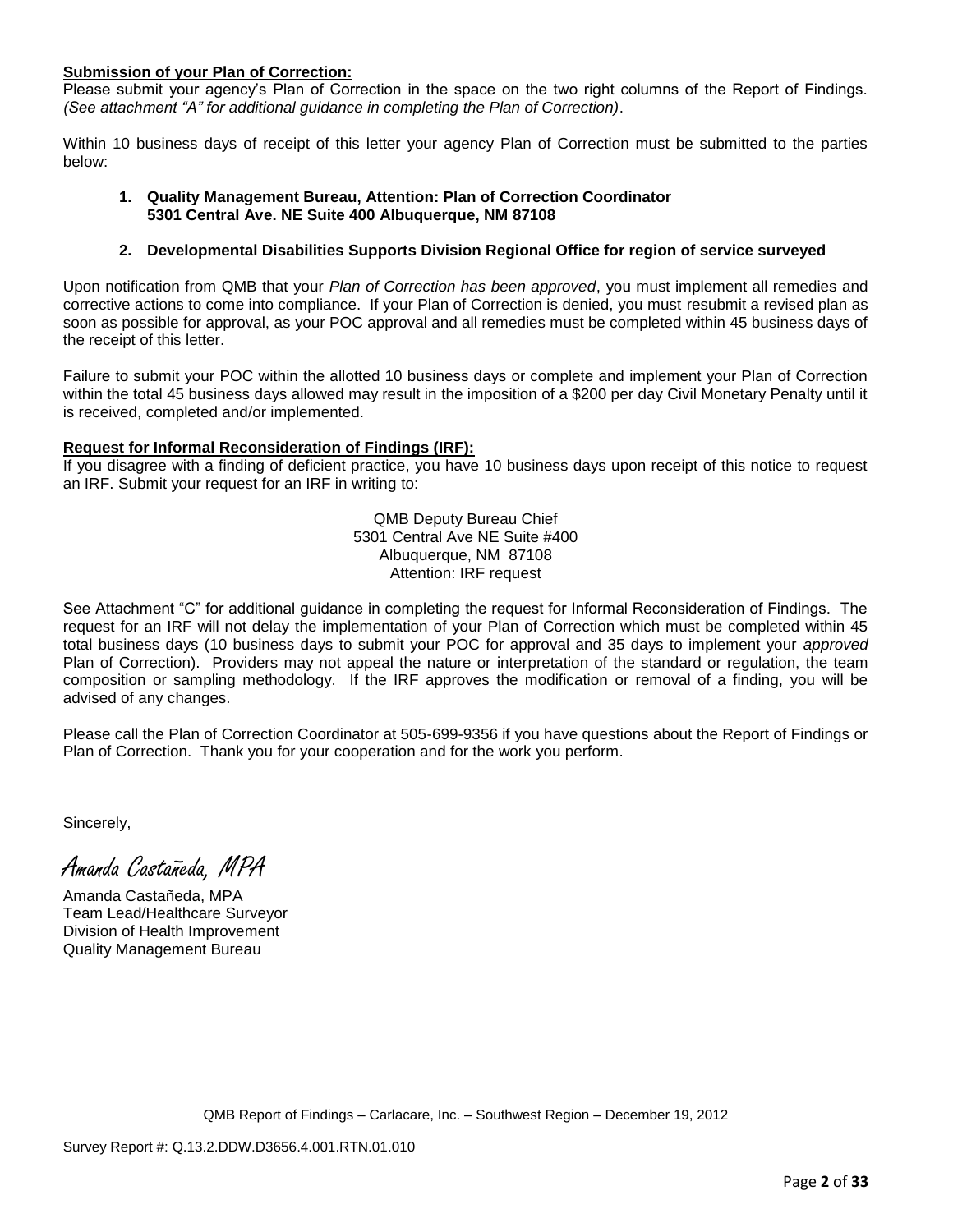| <b>Survey Process Employed:</b>           |                                                                                                                                                                                                                      |                                                                                                                                                                                                  |
|-------------------------------------------|----------------------------------------------------------------------------------------------------------------------------------------------------------------------------------------------------------------------|--------------------------------------------------------------------------------------------------------------------------------------------------------------------------------------------------|
| <b>Entrance Conference Date:</b>          | December 19, 2012                                                                                                                                                                                                    |                                                                                                                                                                                                  |
| Present:                                  | Carlacare, Inc.                                                                                                                                                                                                      | Richard Carrillo, Co-Director<br>Anna Carrillo, Service Coordinator & Co-Director                                                                                                                |
|                                           | <b>DOH/DHI/QMB</b>                                                                                                                                                                                                   | Amanda Castañeda, MPA, Team Lead/Healthcare Surveyor<br>Valerie V. Valdez, MS, Healthcare Program Manager                                                                                        |
| <b>Exit Conference Date:</b>              | December 19, 2012                                                                                                                                                                                                    |                                                                                                                                                                                                  |
| Present:                                  | Carlacare, Inc.                                                                                                                                                                                                      | Richard Carrillo, Co-Director<br>Anna Carrillo, Service Coordinator & Co-Director                                                                                                                |
|                                           | <b>DOH/DHI/QMB</b>                                                                                                                                                                                                   | Amanda Castañeda, MPA, Team Lead/Healthcare Surveyor<br>Valerie V. Valdez, MS, Healthcare Program Manager                                                                                        |
| <b>Total Homes Visited</b>                | Number:                                                                                                                                                                                                              | 1                                                                                                                                                                                                |
| <b>Supported Homes Visited</b><br>❖       | Number:                                                                                                                                                                                                              | 1                                                                                                                                                                                                |
| <b>Administrative Locations Visited</b>   | Number:                                                                                                                                                                                                              | 1                                                                                                                                                                                                |
| <b>Total Sample Size</b>                  | Number:                                                                                                                                                                                                              | 1<br>0 - Jackson Class Members<br>1 - Non-Jackson Class Members<br>1 - Supported Living                                                                                                          |
| Persons Served Records Reviewed           | Number:                                                                                                                                                                                                              | 1                                                                                                                                                                                                |
| Persons Served Observed                   | Number:<br>interview)                                                                                                                                                                                                | 1 (The Individual did not want to participate in the                                                                                                                                             |
| Direct Support Personnel Interviewed      | Number:                                                                                                                                                                                                              | 1                                                                                                                                                                                                |
| Direct Support Personnel Records Reviewed | Number:                                                                                                                                                                                                              | 4                                                                                                                                                                                                |
| Service Coordinator Records Reviewed      | Number:                                                                                                                                                                                                              | 1                                                                                                                                                                                                |
| <b>Administrative Files Reviewed</b>      | <b>Billing Records</b><br>٠<br><b>Medical Records</b><br>$\bullet$<br><b>Personnel Files</b><br>$\bullet$<br><b>Training Records</b><br>$\bullet$<br>$\bullet$<br>$\bullet$<br>$\bullet$<br><b>Evacuation Drills</b> | Incident Management Records<br>Agency Policy and Procedure<br><b>Caregiver Criminal History Screening Records</b><br><b>Employee Abuse Registry</b><br>Human Rights Notes and/or Meeting Minutes |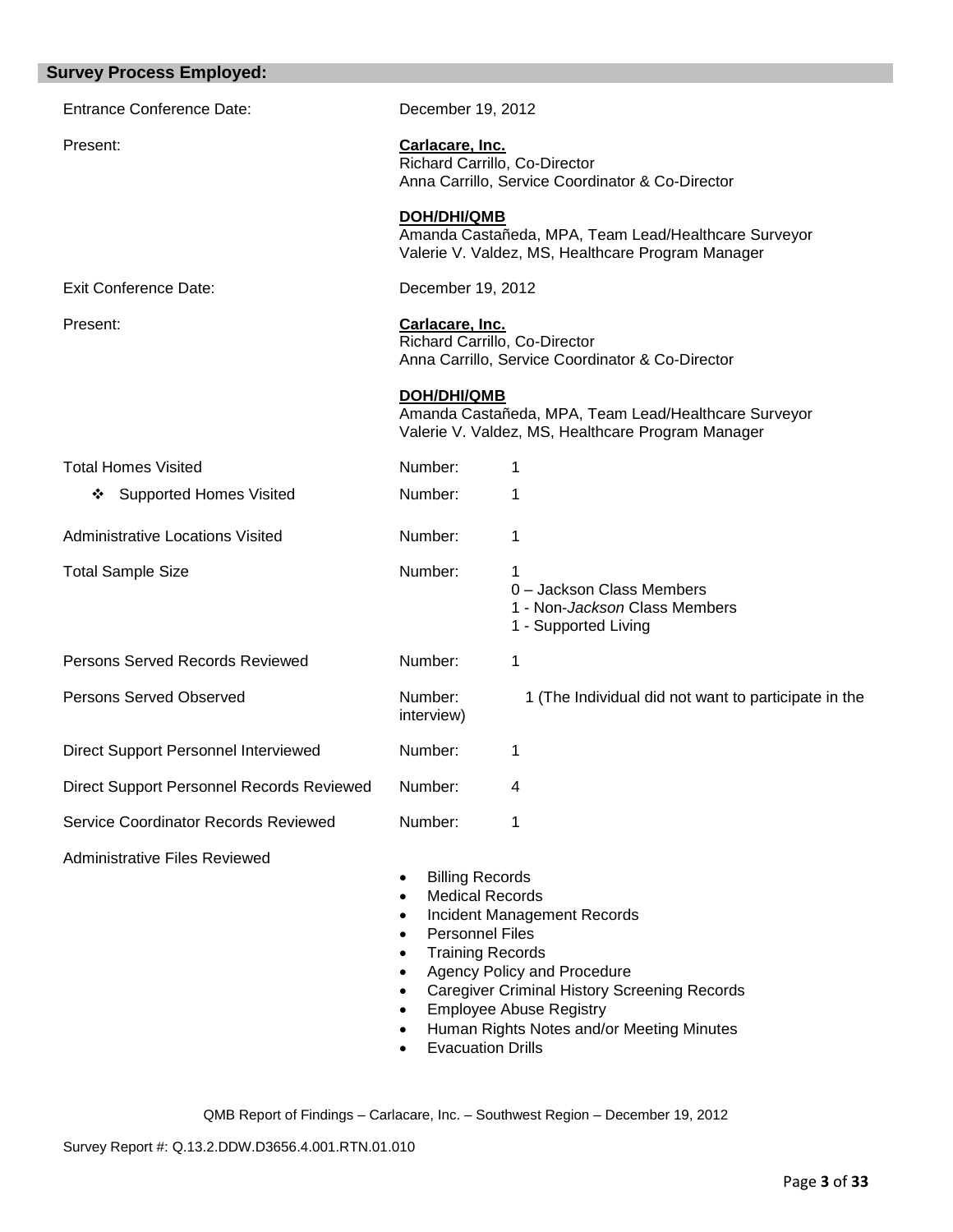- CC: Distribution List: DOH Division of Health Improvement
	- DOH Developmental Disabilities Supports Division
	- DOH Office of Internal Audit
	- HSD Medical Assistance Division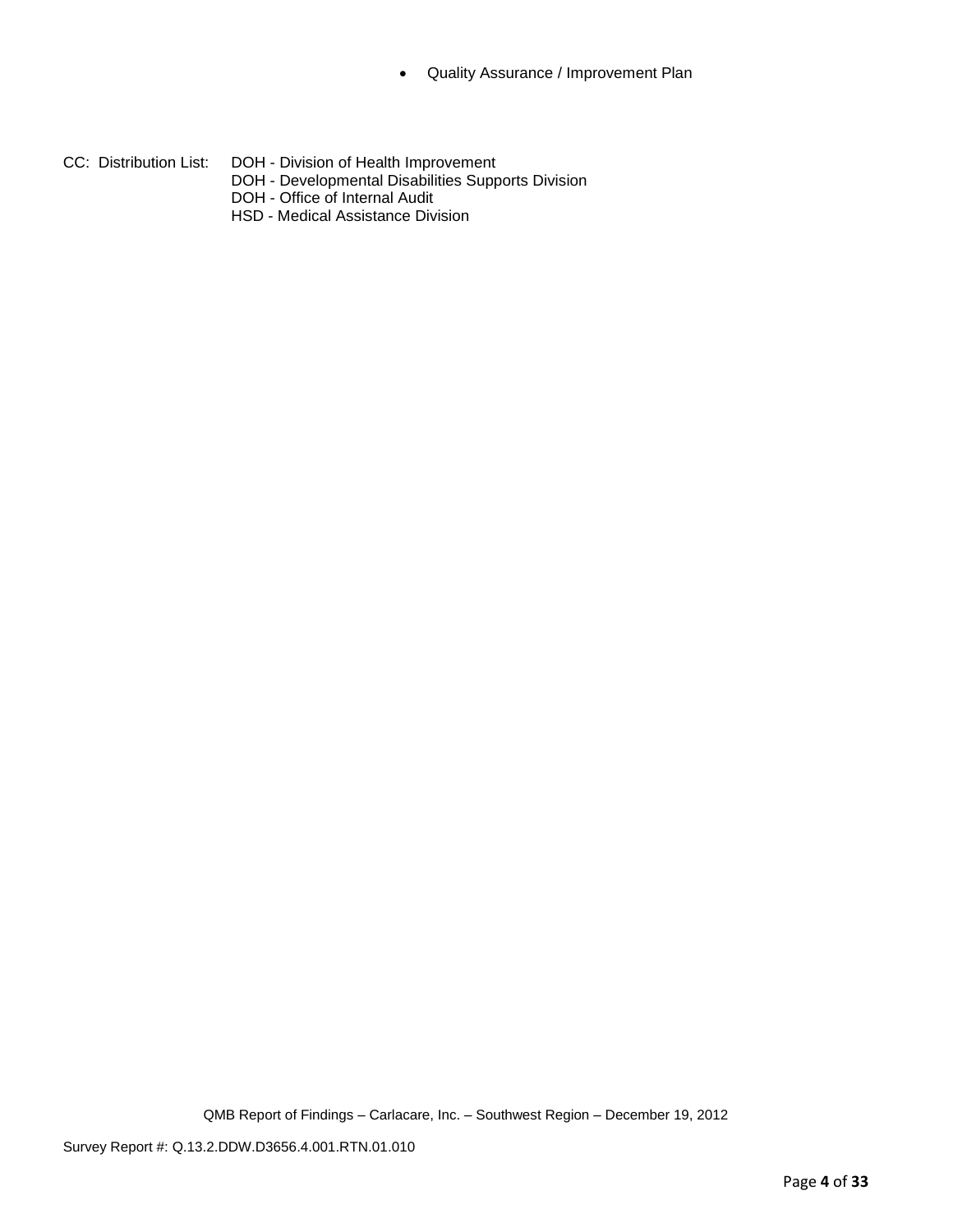## **Attachment A**

## **Provider Instructions for Completing the QMB Plan of Correction (POC) Process**

## *Introduction:*

After a QMB Compliance Survey, your QMB Report of Findings will be sent to you via e-mail.

Each provider must develop and implement a Plan of Correction (POC) that identifies specific quality assurance and quality improvement activities the agency will implement to correct deficiencies and prevent continued non compliance.

Agencies must submit their Plan of Correction within 10 business days from the date you receive the QMB Report of Findings. (Providers who do not submit a POC within 10 business days will be referred to the Internal Review Committee [IRC] for possible actions or sanctions).

Agencies must fully implement their approved Plan of Correction within 45 business days (10 business days to submit your POC for approval and 35 days to implement your approved Plan of Correction) from the date they receive the QMB Report of Findings. (Providers who fail to complete a POC within the 45 business days allowed shall be referred to the IRC for possible actions or sanctions.)

If you have questions about the Plan of Correction process, call the QMB Plan of Correction Coordinator at 505-699-9356 or email at Crystal.Lopez-Beck@state.nm.us. Requests for technical assistance must be requested through your DDSD Regional Office.

The POC process cannot resolve disputes regarding findings. If you wish to dispute a finding on the official Report of Findings, you must file an Informal Reconsideration of Findings (IRF) request within ten (10) business days of receiving your report. Please note that you must still submit a POC for findings that are in question (see Attachment "C").

## *Instructions for Completing Agency POC:*

## *Required Content*

Your Plan of Correction should provide a step-by-step description of the methods to correct each deficient practice to prevent recurrence and information that ensures the regulation cited is in compliance. The remedies noted in your POC are expected to be added to your Agency's required, annual Quality Assurance Plan.

If a deficiency has already been corrected, the plan should state how it was corrected, the completion date (date the correction was accomplished), and how possible recurrence of the deficiency will be prevented.

### *The Plan of Correction must address the required six CMS core elements to address each deficiency of the POC:*

- 1. How the specific and realistic corrective action will be accomplished for individuals found to have been affected by the deficient practice.
- 2. How the agency will identify other individuals who have the potential to be affected by the same deficient practice, and how the agency will act to protect individuals in similar situations.
- 3. What QA measures will be put into place or systemic changes made to ensure that the deficient practice will not recur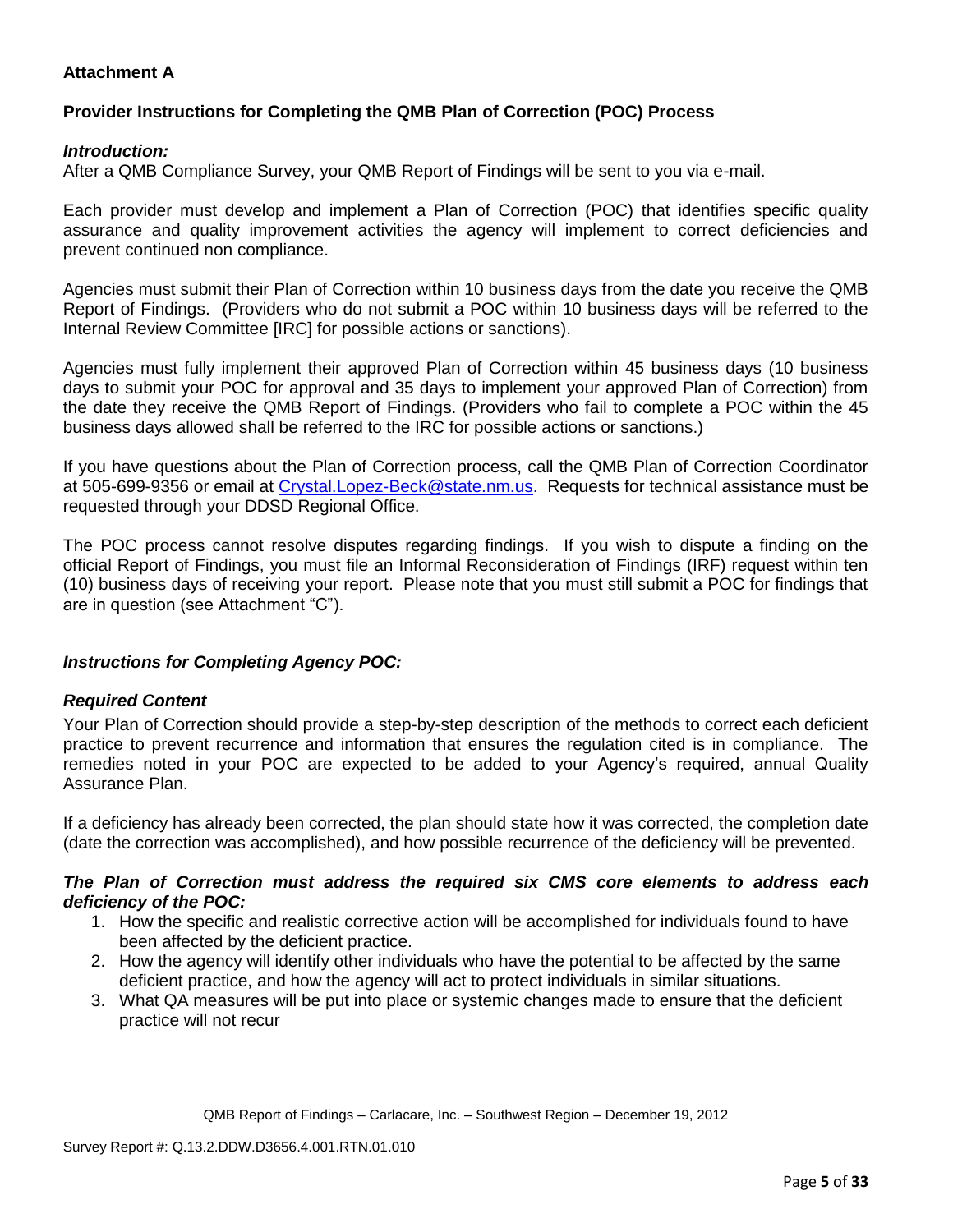- 4. Indicate how the agency plans to monitor its performance to make sure that solutions are sustained. The agency must develop a QA plan for ensuring that correction is achieved and sustained. This QA plan must be implemented, and the corrective action evaluated for its effectiveness. The plan of correction is integrated into the agency quality assurance system; and
- 5. Include dates when corrective action will be completed. The corrective action completion dates must be acceptable to the State.
- 6. The POC must be signed and dated by the agency director or other authorized official.

*The following details should be considered when developing your POC:*

- Details about how and when Consumer, Personnel and Residential files are audited by Agency personnel to ensure they contain required documents;
- Information about how Medication Administration Records are reviewed to verify they contain all required information before they are distributed, as they are being used, and after they are completed;
- Your processes for ensuring that all staff are trained in Core Competencies, Incident Reporting, and Individual-Specific service requirements, etc;
- How accuracy in Billing documentation is assured;
- How health, safety is assured;
- For Case Management Providers, how ISPs are reviewed to verify they meet requirements, how the timeliness of LOC packet submissions and consumer visits are tracked;
- Your process for gathering, analyzing and responding to Quality data; and,
- Details about Quality Targets in various areas, current status, analyses about why targets were not met, and remedies implemented.

*Note:* **Instruction or in-service of staff alone may not be a sufficient plan of correction.** This is a good first step toward correction, but additional steps should be taken to ensure the deficiency is corrected and will not recur.

## *Completion Dates*

- The plan of correction must include a **completion date** (entered in the far right-hand column) for each finding. Be sure the date is **realistic** in the amount of time your Agency will need to correct the deficiency; not to exceed 45 total business days.
- Direct care issues should be corrected immediately and monitored appropriately.
- Some deficiencies may require a staged plan to accomplish total correction.
- Deficiencies requiring replacement of equipment, etc., may require more time to accomplish correction but should show reasonable time frames.

## *Initial Submission of the Plan of Correction Requirements*

- 1. The Plan of Correction must be completed on the official QMB Survey Report of Findings/Plan of Correction Form and received by QMB within ten (10) business days from the date you received the report of findings.
- 2. For questions about the POC process, call the QMB POC Coordinator, Crystal Lopez-Beck at 505- 699-9356 for assistance.
- 3. For Technical Assistance (TA) in developing or implementing your POC, contact your local DDSD Regional Office.
- 4. Submit your POC to Crystal Lopez-Beck, POC Coordinator in any of the following ways:
	- a. Electronically at Crystal.Lopez-Beck@state.nm.us *(preferred method)*
	- b. Fax to 505-222-8661, or
	- c. Mail to POC Coordinator, 5301 Central Avenue SW, Suite 400, Albuquerque, NM 87108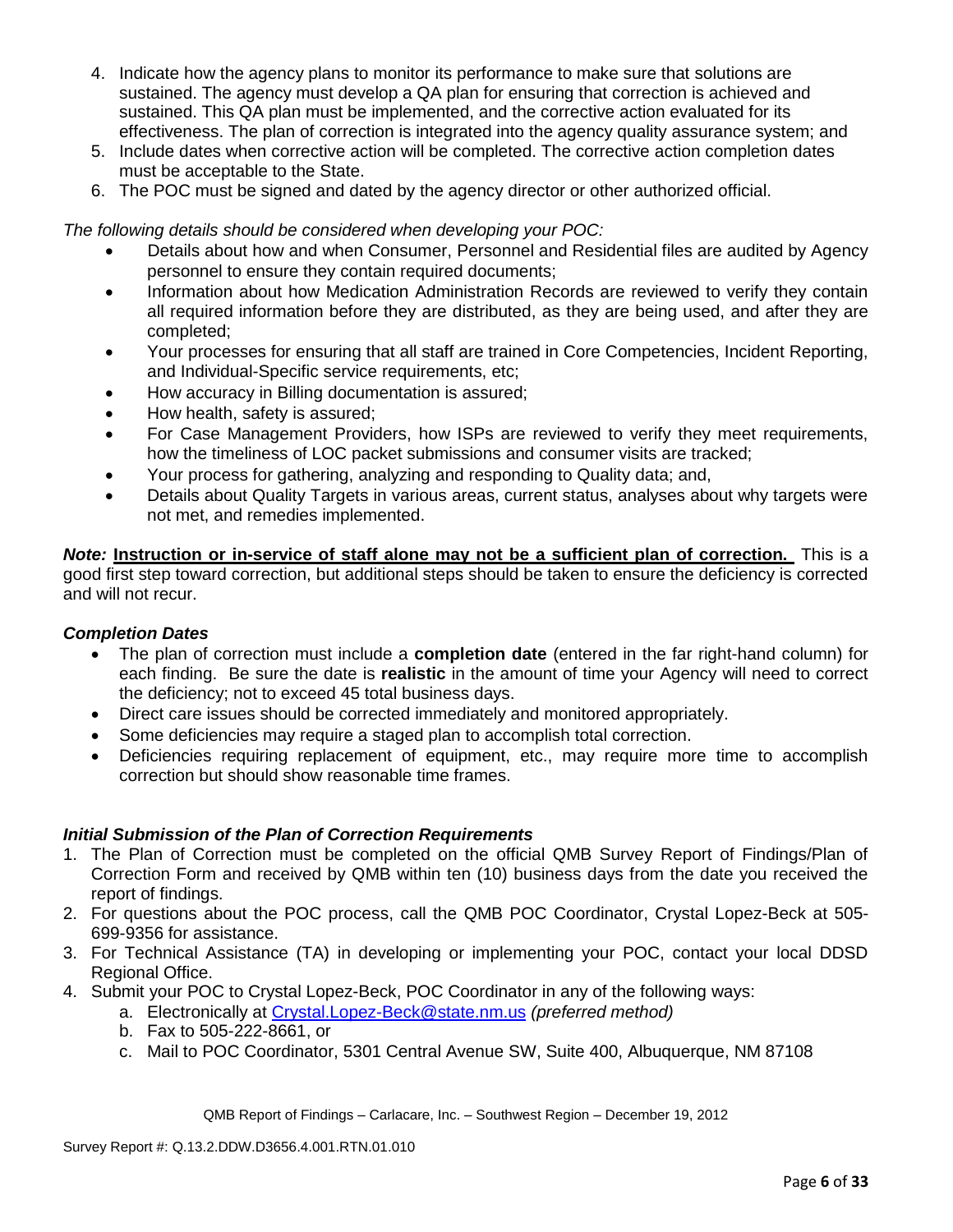- 5. Do not submit supporting documentation (evidence of compliance) to QMB until after your POC has been approved by the QMB.
- 6. QMB will notify you when your POC has been "approve" or "denied."
	- a. During this time, whether your POC is "approved," or "denied," you will have a maximum of 45 business days from the date of receipt of your Report of Findings to correct all survey deficiencies.
	- b. If your POC is denied, it must be revised and resubmitted as soon as possible, as the 45 business day limit is in effect.
	- c. If your POC is denied a second time your agency may be referred to the Internal Review Committee.
	- d. You will receive written confirmation when your POC has been approved by QMB and a final deadline for completion of your POC.
- 7. Failure to submit your POC within 10 business days without prior approval of an extension by QMB will result in a referral to the Internal Review Committee and the possible implementation of monetary penalties and/or sanctions.

# *POC Document Submission Requirements*

Once your POC has been approved by the QMB Plan of Correction Coordinator you must submit copies of documents as evidence that all deficiencies have been corrected, as follows.

- 1. Your internal documents are due within a *maximum* of 45 business days of receipt of your Report of Findings.
- 2. You may submit your documents by postal mail (paper hard copy or on a disc), fax, or electronically (scanned and attached to e-mails).
- 3. All submitted documents *must be annotated*; please be sure the tag numbers and Identification numbers are indicated on each document submitted. Documents which are not annotated with the Tag number and Identification number may not be accepted.
- 4. Do not submit original documents; Please provide copies or scanned electronic files for evidence. Originals must be maintained in the agency file(s) per DDSD Standards.
- 5. In lieu of some documents, you may submit copies of file or home audit forms that clearly indicate cited deficiencies have been corrected, other attestations of correction must be approved by the Plan of Correction Coordinator prior to their submission.
- 6. For billing deficiencies, you must submit:
	- a. Evidence of an internal audit of billing documentation for a sample of individuals and timeframes;
	- b. Copies of "void and adjust" forms submitted to correct all over-billed or unjustified units billed identified during your internal audit.

Revisions, Modifications or Extensions to your Plan of Correction (post QMB approval) must be made in writing and submitted to the Deputy Chief at QMB, prior to the due date and are approved on a case-bycase basis. No changes may be made to your POC or the timeframes for implementation without written approval of the POC Coordinator.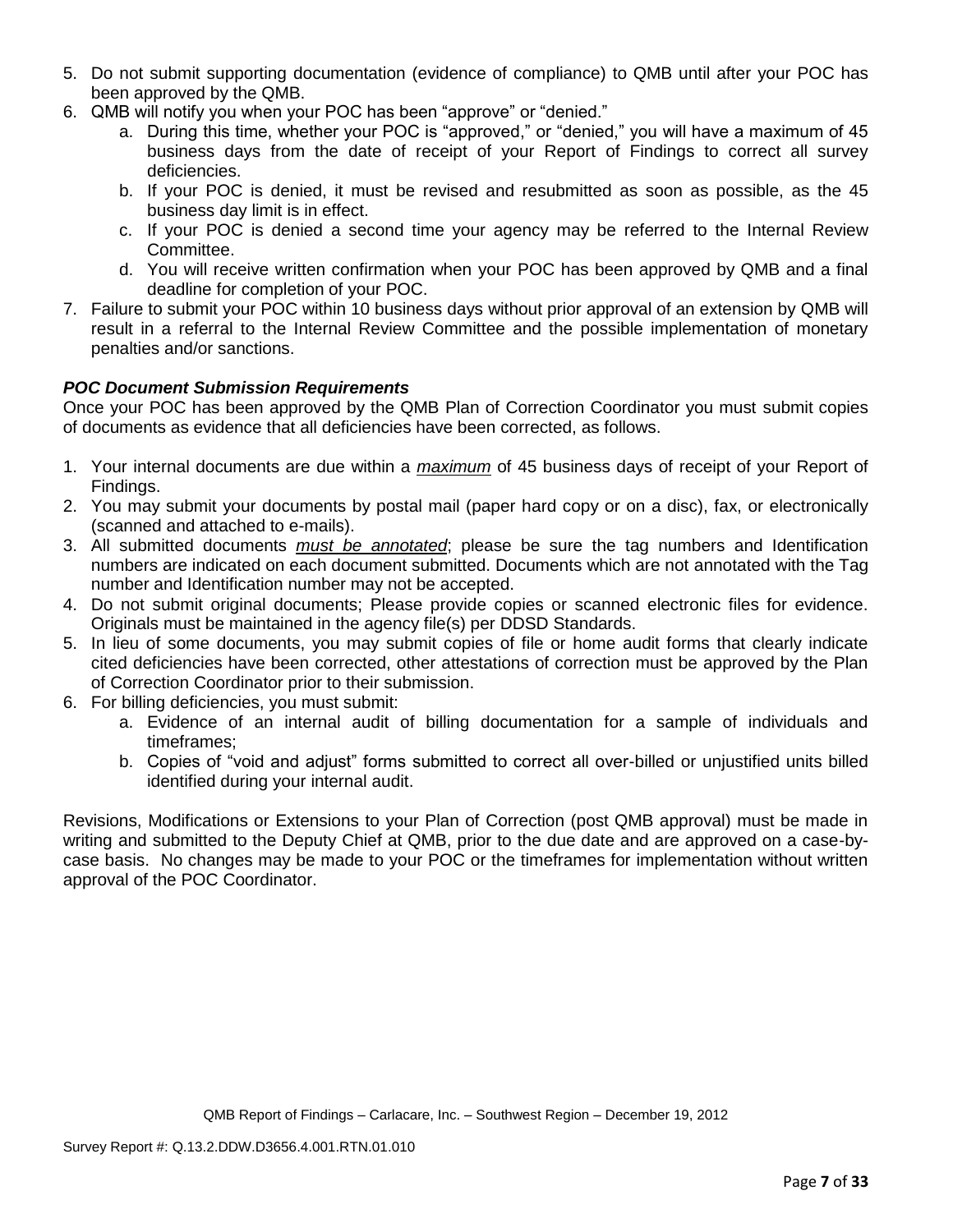## **Department of Health, Division of Health Improvement QMB Determination of Compliance Process**

The Division of Health Improvement, Quality Management Bureau (QMB) surveys compliance of the Developmental Disabilities Waiver (DDW) standards and state and federal regulations. QMB has grouped the CMS assurances into five Service Domains: Level of Care; Plan of Care; Qualified Providers; Health, Welfare and Safety; and Administrative Oversight (note that Administrative Oversight listed in this document is not the same as the CMS assurance of Administrative Authority. Used in this context it is related to the agency's operational policies and procedures, Quality Management system and Medicaid billing and reimbursement processes.)

The QMB Determination of Compliance process is based on the provider's compliance or noncompliance with standards and regulations identified in the QMB Report of Findings. All deficiencies (non-compliance with standards and regulations) are identified and cited as either a Standard level deficiency or a Condition of Participation level deficiency in the QMB Reports of Findings. All deficiencies require corrective action when non-compliance is identified.

Within the QMB Service Domains there are fundamental regulations, standards, or policies with which a provider must be in essential compliance in order to ensure the health and welfare of individuals served known as Conditions of Participation (CoPs).

The Determination of Compliance for each service type is based on a provider's compliance with CoPs in three (3) Service Domains.

Case Management Services:

- Level of Care
- Plan of Care
- Qualified Providers

Community Inclusion Supports/ Living Supports:

- Qualified Provider,
- Plan of Care,
- Health, Welfare & Safety

# **Conditions of Participation (CoPs)**

A CoP is an identified fundamental regulation, standard, or policy with which a provider must be in compliance in order to ensure the health and welfare of individuals served. CoPs are based on the Centers for Medicare and Medicaid Services, Home and Community-Based Waiver required assurances. A provider must be in compliance with CoPs to participate as a waiver provider.

QMB surveyors use professional judgment when reviewing the critical elements of each standard and regulation to determine when non-compliance with a standard level deficiency rises to the level of a CoP out of compliance. Only some deficiencies can rise to the level of a CoP. (See the next section for a list of CoPs.) The QMB survey team analyzes the relevant finding in terms of scope, actual harm or potential for harm, unique situations, patterns of performance, and other factors to determine if there is the potential for a negative outcome which would rise to the level of a CoP. A Standard level deficiency becomes a CoP out of compliance when the team's analysis establishes that there is an identified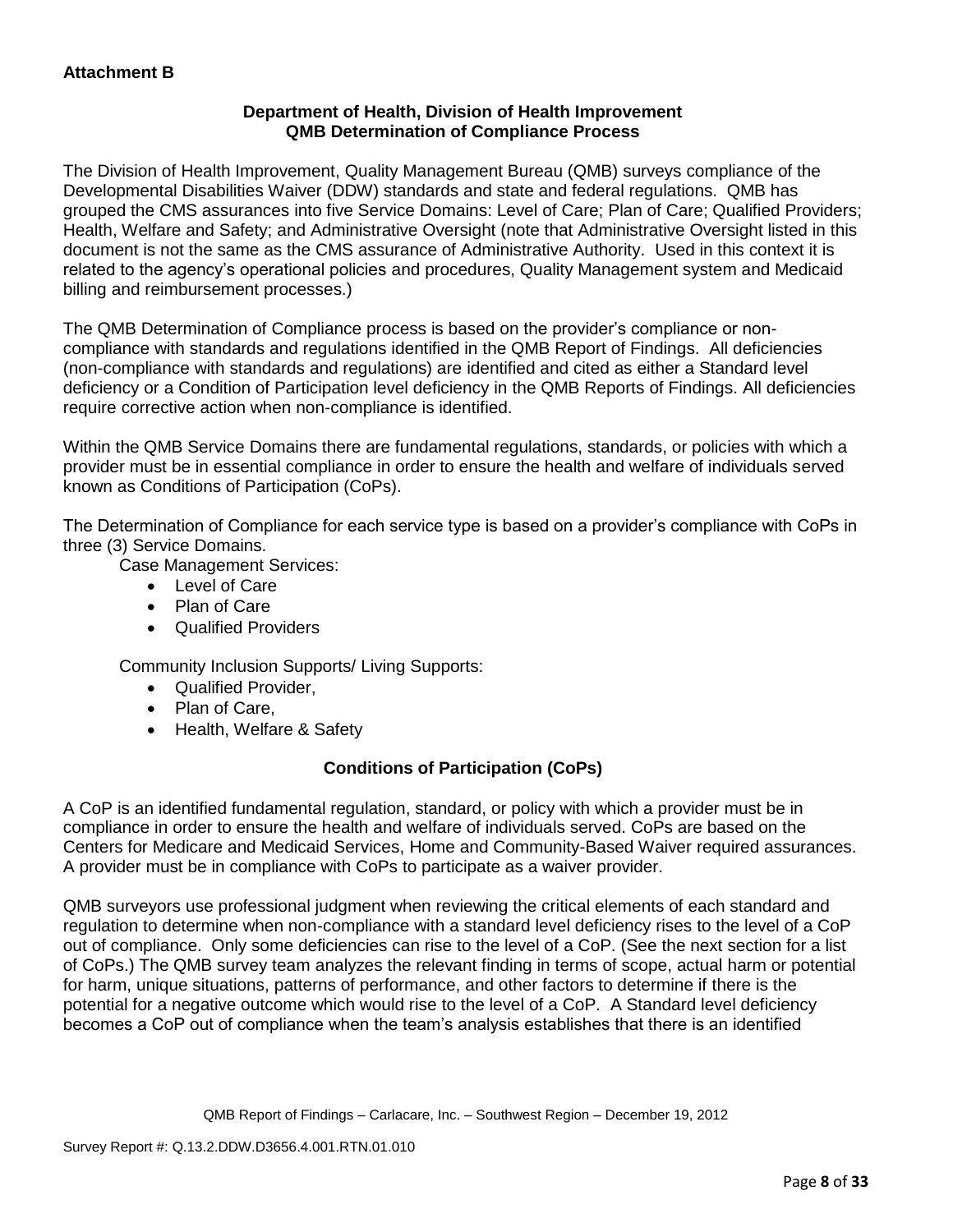potential for significant harm or actual harm. It is then cited as a CoP out of compliance. If the deficiency does not rise to the level of a CoP out of compliance, it is cited as a Standard Level Deficiency.

The Division of Health Improvement (DHI) and the Developmental Disabilities Supports Division (DDSD) collaborated to revise the current Conditions of Participation (CoPs). There are seven Conditions of Participation in which providers must be in compliance.

## **CoPs and Service Domains for Case Management Supports are as follows:**

### **Service Domain: Level of Care**

Condition of Participation:

1. **Level of Care**: The Case Manager shall complete all required elements of the Long Term Care Assessment Abstract (LTCAA) to ensure ongoing eligibility for waiver services.

### **Service Domain: Plan of Care**

Condition of Participation:

2. **Individual Service Plan (ISP) Creation and Development**: Each individual shall have an ISP. The ISP shall be developed in accordance with DDSD regulations and standards and is updated at least annually or when warranted by changes in the individual's needs.

Condition of Participation:

3. **ISP Monitoring and Evaluation:** The Case Manager shall ensure the health and welfare of the individual through monitoring the implementation of ISP desired outcomes.

### **CoPs and Service Domain for ALL Service Providers is as follows:**

#### **Service Domain: Qualified Providers**

Condition of Participation:

4. **Qualified Providers**: Agencies shall ensure support staff has completed criminal background screening and all mandated trainings as required by the DDSD.

## **CoPs and Service Domains for Living Supports and Inclusion Supports are as follows:**

### **Service Domain: Plan of Care**

Condition of Participation:

5. **ISP Implementation**: Services provided shall be consistent with the components of the ISP and implemented to achieve desired outcomes.

### **Service Domain: Health, Welfare & Safety**

Condition of Participation:

6. **Individual Health, Safety and Welfare: (Safety)** Individuals have the right to live and work in a safe environment.

Condition of Participation:

7. **Individual Health, Safety and Welfare (Healthcare Oversight)**: The provider shall support individuals to access needed healthcare services in a timely manner. Nursing, healthcare services and healthcare oversight shall be available and provided as needed to address individuals' health, safety and welfare.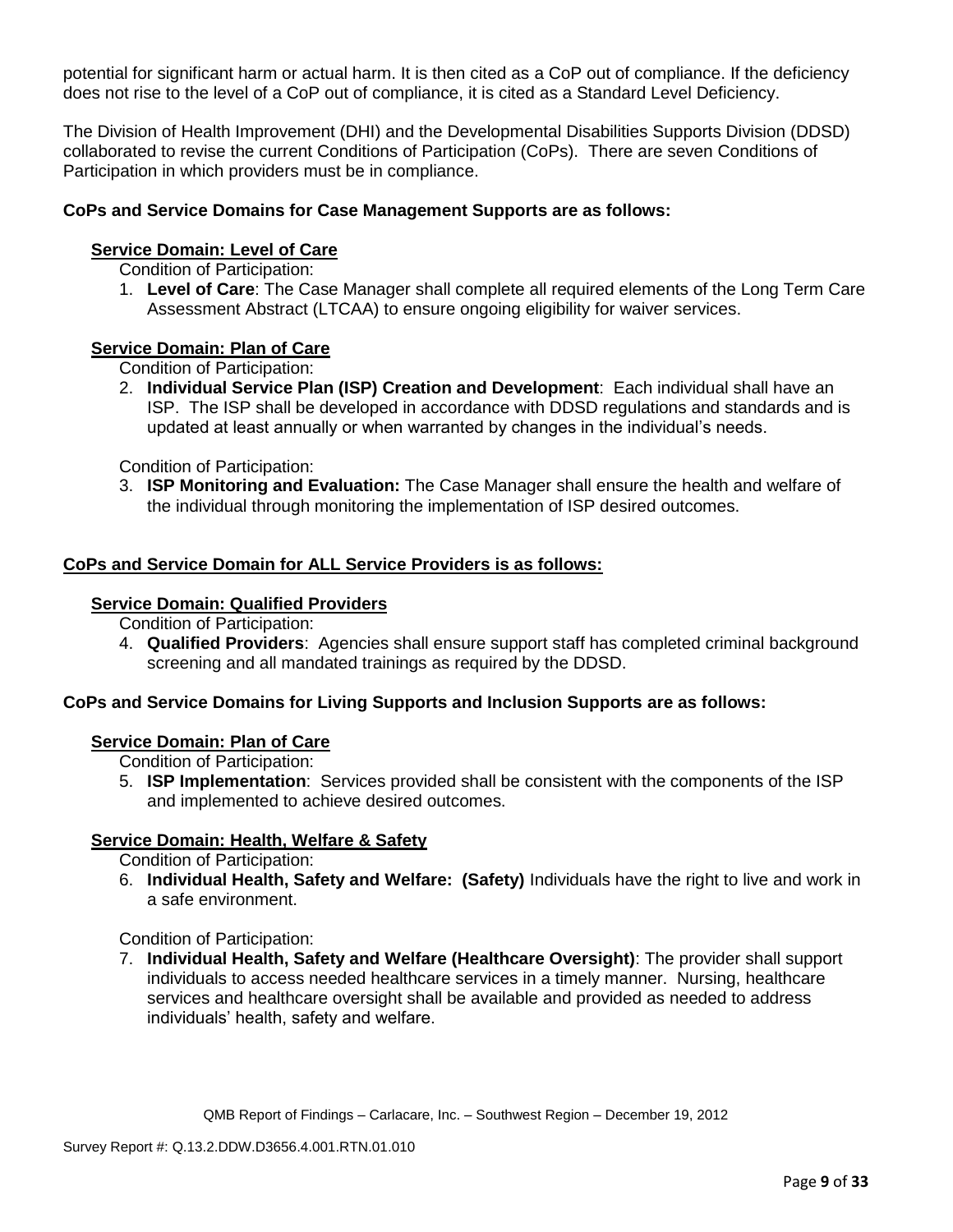## **QMB Compliance Determinations**

### Compliance with Conditions of Participation

The QMB determination of *Compliance with Conditions of Participation* indicates that a provider is in compliance with all Conditions of Participation, (CoP). The agency has obtained a level of compliance such that there is a minimal potential for harm to individuals' health and safety. To qualify for a determination of Compliance with Conditions of Participation, the provider must be in compliance with all Conditions of Participation in all relevant Service Domains. The agency may also have Standard level deficiencies (deficiencies which are not at the condition level) out of compliance in any of the Service Domains.

### Partial-Compliance with Conditions of Participation

The QMB determination of *Partial-Compliance with Conditions of Participation* indicates that a provider is out of compliance with Conditions of Participation in one (1) to two (2) Service Domains. The agency may have one or more Condition level tags within a Service Domain. This partialcompliance, if not corrected, may result in a serious negative outcome or the potential for more than minimal harm to individuals' health and safety. The agency may also have Standard level deficiencies (deficiencies which are not at the condition level) in any of the Service Domains.

Providers receiving a repeat determination of Partial-Compliance for repeat deficiencies at the level of a Condition in any Service Domain may be referred by the Quality Management Bureau to the Internal Review Committee (IRC) for consideration of remedies and possible actions or sanctions.

## Non-Compliance with Conditions of Participation

The QMB determination of *Non-Compliance with Conditions of Participation* indicates a provider is significantly out of compliance with Conditions of Participation in multiple Service Domains. The agency may have one or more Condition level tags in each of 3 relevant Service Domains. This non-compliance, if not corrected, may result in a serious negative outcome or the potential for more than minimal harm to individuals' health and safety. The agency may also have Standard level deficiencies (deficiencies which are not at the condition level) in any of the Service Domains

Providers receiving a repeat determination of Non-Compliance will be referred by Quality Management Bureau to the Internal Review Committee (IRC) for consideration of remedies and possible actions or sanctions.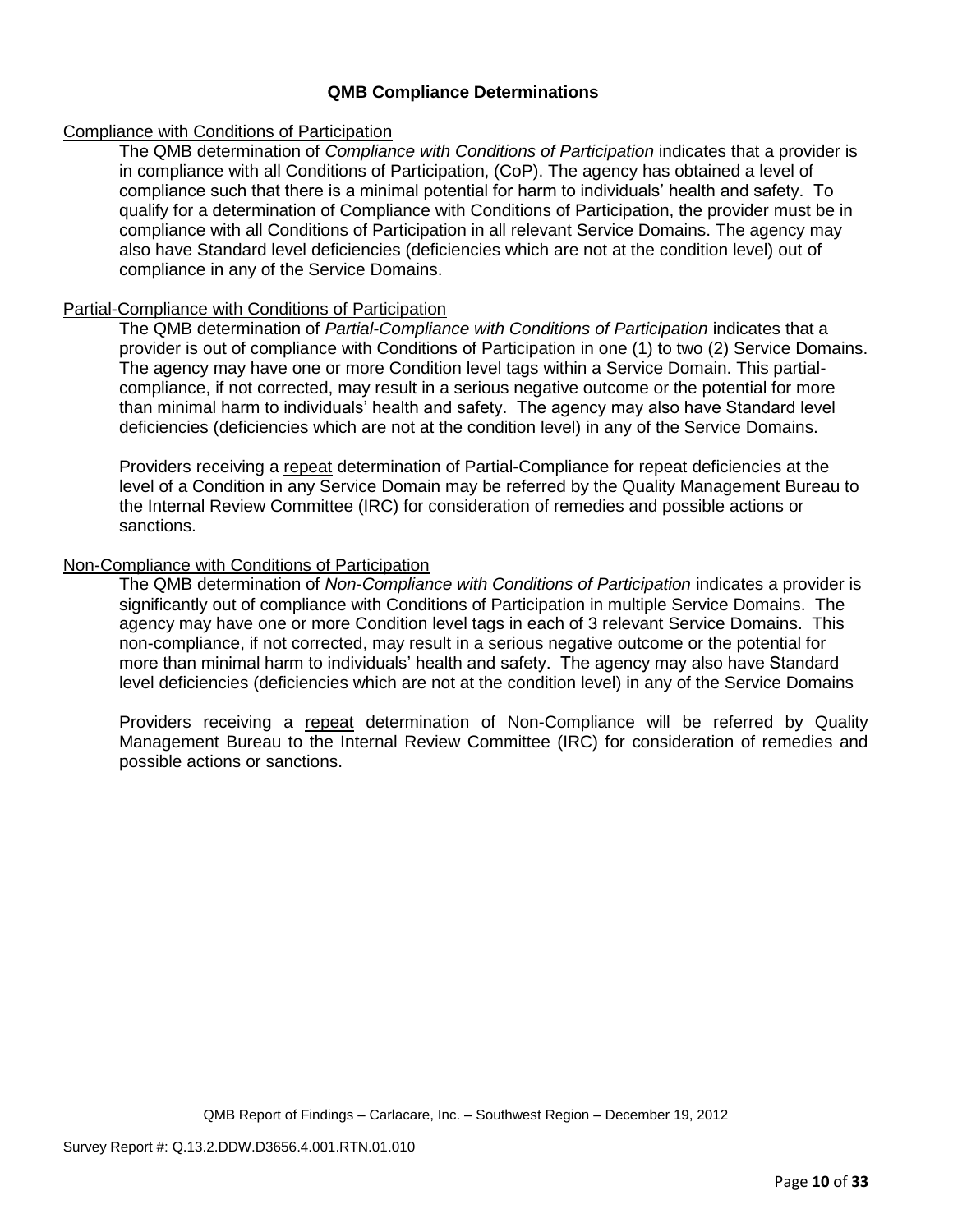## **Guidelines for the Provider Informal Reconsideration of Finding (IRF) Process**

## **Introduction:**

Throughout the QMB Survey process, surveyors are openly communicating with providers. Open communication means surveyors have clarified issues and/or requested missing information before completing the review through the use of the signed/dated "Document Request," or "administrative Needs," etc. forms. Regardless, there may still be instances where the provider disagrees with a specific finding. Providers may use the following process to informally dispute a finding.

# **Instructions:**

- 1. The Informal Reconsideration of the Finding (IRF) request must be in writing to the QMB Deputy Bureau Chief **within 10 business days** of receipt of the final Report of Findings.
- 2. The written request for an IRF *must* be completed on the QMB Request for Informal Reconsideration of Finding form available on the QMB website:<http://dhi.health.state.nm.us/qmb>
- 3. The written request for an IRF must specify in detail the request for reconsideration and why the finding is inaccurate.
- 4. The IRF request must include all supporting documentation or evidence.
- 5. If you have questions about the IRC process, email the IRF Chairperson, Scott Good at [scott.good@state.nm.us](mailto:scott.good@state.nm.us) for assistance.

# **The following limitations apply to the IRF process:**

- The request for an IRF and all supporting evidence must be received within 10 business days.
- Findings based on evidence requested during the survey and not provided may not be subject to reconsideration.
- The supporting documentation must be new evidence not previously reviewed or requested by the survey team.
- Providers must continue to complete their Plan of Correction during the IRF process
- Providers may not request an IRF to challenge the sampling methodology.
- Providers may not request an IRF based on disagreement with the nature of the standard or regulation.
- Providers may not request an IRF to challenge the team composition.
- Providers may not request an IRF to challenge the DHI/QMB determination of compliance or the length of their DDSD provider contract.

A Provider forfeits the right to an IRF if the request is not made within 10 business days of receiving the report and/or does not include all supporting documentation or evidence to show compliance with the standards and regulations.

The IRF Committee will review the request, the Provider will be notified in writing of the ruling; no face-toface meeting will be conducted.

When a Provider requests that a finding be reconsidered, it does not stop or delay the Plan of Correction process. **Providers must continue to complete the Plan of Correction, including the finding in dispute regardless of the IRF status.** If a finding is removed or modified, it will be noted and removed or modified from the Report of Findings. It should be noted that in some cases a Plan of Correction may be completed prior to the IRF process being completed. The provider will be notified in writing on the decisions of the IRF committee.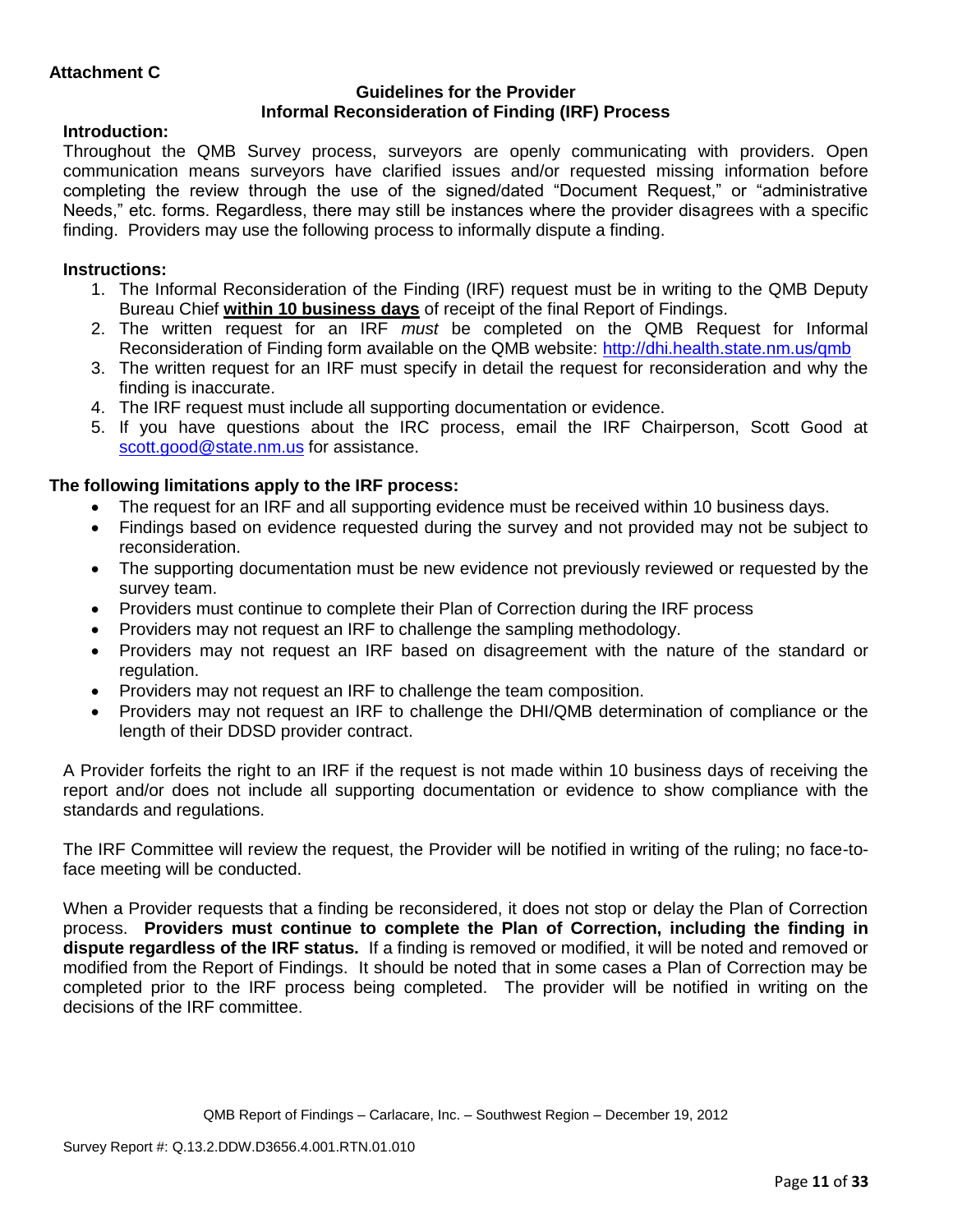| Agency:                 | <b>Carlacare Inc. - Southwest Region</b>            |
|-------------------------|-----------------------------------------------------|
| Program:                | Developmental Disabilities Waiver                   |
| Service:                | <b>Community Living Supports (Supported Living)</b> |
| <b>Monitoring Type:</b> | <b>Routine Survey</b>                               |
| Date of Survey:         | <b>December 19, 2012</b>                            |

| <b>Standard of Care</b>                                                                                                                                                                                                                                                                                                                                                                                                                                                                                                                                                                                                                                                                                                                                                                                                                                                                                                                                                                                                                               | <b>Deficiencies</b>                                                                                                                                                                                                                                                                                                                                                                                                                                                                                                 | <b>Agency Plan of Correction, On-going</b><br><b>QA/QI &amp; Responsible Party</b>                                                                                                                                                                                   | <b>Date</b><br><b>Due</b> |
|-------------------------------------------------------------------------------------------------------------------------------------------------------------------------------------------------------------------------------------------------------------------------------------------------------------------------------------------------------------------------------------------------------------------------------------------------------------------------------------------------------------------------------------------------------------------------------------------------------------------------------------------------------------------------------------------------------------------------------------------------------------------------------------------------------------------------------------------------------------------------------------------------------------------------------------------------------------------------------------------------------------------------------------------------------|---------------------------------------------------------------------------------------------------------------------------------------------------------------------------------------------------------------------------------------------------------------------------------------------------------------------------------------------------------------------------------------------------------------------------------------------------------------------------------------------------------------------|----------------------------------------------------------------------------------------------------------------------------------------------------------------------------------------------------------------------------------------------------------------------|---------------------------|
|                                                                                                                                                                                                                                                                                                                                                                                                                                                                                                                                                                                                                                                                                                                                                                                                                                                                                                                                                                                                                                                       |                                                                                                                                                                                                                                                                                                                                                                                                                                                                                                                     | CMS Assurance - Service Plans: ISP Implementation - Services are delivered in accordance with the service plan, including type,                                                                                                                                      |                           |
| scope, amount, duration and frequency specified in the service plan.                                                                                                                                                                                                                                                                                                                                                                                                                                                                                                                                                                                                                                                                                                                                                                                                                                                                                                                                                                                  |                                                                                                                                                                                                                                                                                                                                                                                                                                                                                                                     |                                                                                                                                                                                                                                                                      |                           |
| Tag # 6L14 Residential Case File                                                                                                                                                                                                                                                                                                                                                                                                                                                                                                                                                                                                                                                                                                                                                                                                                                                                                                                                                                                                                      | <b>Standard Level Deficiency</b>                                                                                                                                                                                                                                                                                                                                                                                                                                                                                    |                                                                                                                                                                                                                                                                      |                           |
| Developmental Disabilities (DD) Waiver Service<br>Standards effective 4/1/2007<br><b>CHAPTER 6. VIII. COMMUNITY LIVING</b><br><b>SERVICE PROVIDER AGENCY</b><br><b>REQUIREMENTS</b><br>A. Residence Case File: For individuals<br>receiving Supported Living or Family Living, the<br>Agency shall maintain in the individual's home a<br>complete and current confidential case file for<br>each individual. For individuals receiving<br>Independent Living Services, rather than<br>maintaining this file at the individual's home, the<br>complete and current confidential case file for<br>each individual shall be maintained at the<br>agency's administrative site. Each file shall<br>include the following:<br>(1) Complete and current ISP and all<br>supplemental plans specific to the individual;<br>(2) Complete and current Health Assessment<br>Tool;<br>(3) Current emergency contact information,<br>which includes the individual's address,<br>telephone number, names and telephone<br>numbers of residential Community Living | Based on record review, the Agency failed to<br>maintain a complete and confidential case file in<br>the residence for 1 of 1 Individuals receiving<br>Supported Living Services.<br>The following was not found, incomplete and/or<br>not current:<br>• Current Emergency & Personal<br><b>Identification Information</b><br><sup>o</sup> Did not contain Pharmacy Information (#1)<br><sup>o</sup> Did not contain Health Plan Information (#1)<br>• Speech Therapy Plan (#1)<br>• Occupational Therapy Plan (#1) | <b>Provider:</b><br>State your Plan of Correction for the<br>deficiencies cited in this tag here: $\rightarrow$<br><b>Provider:</b><br>Enter your ongoing Quality Assurance/Quality<br>Improvement processes as it related to this tag<br>number here: $\rightarrow$ |                           |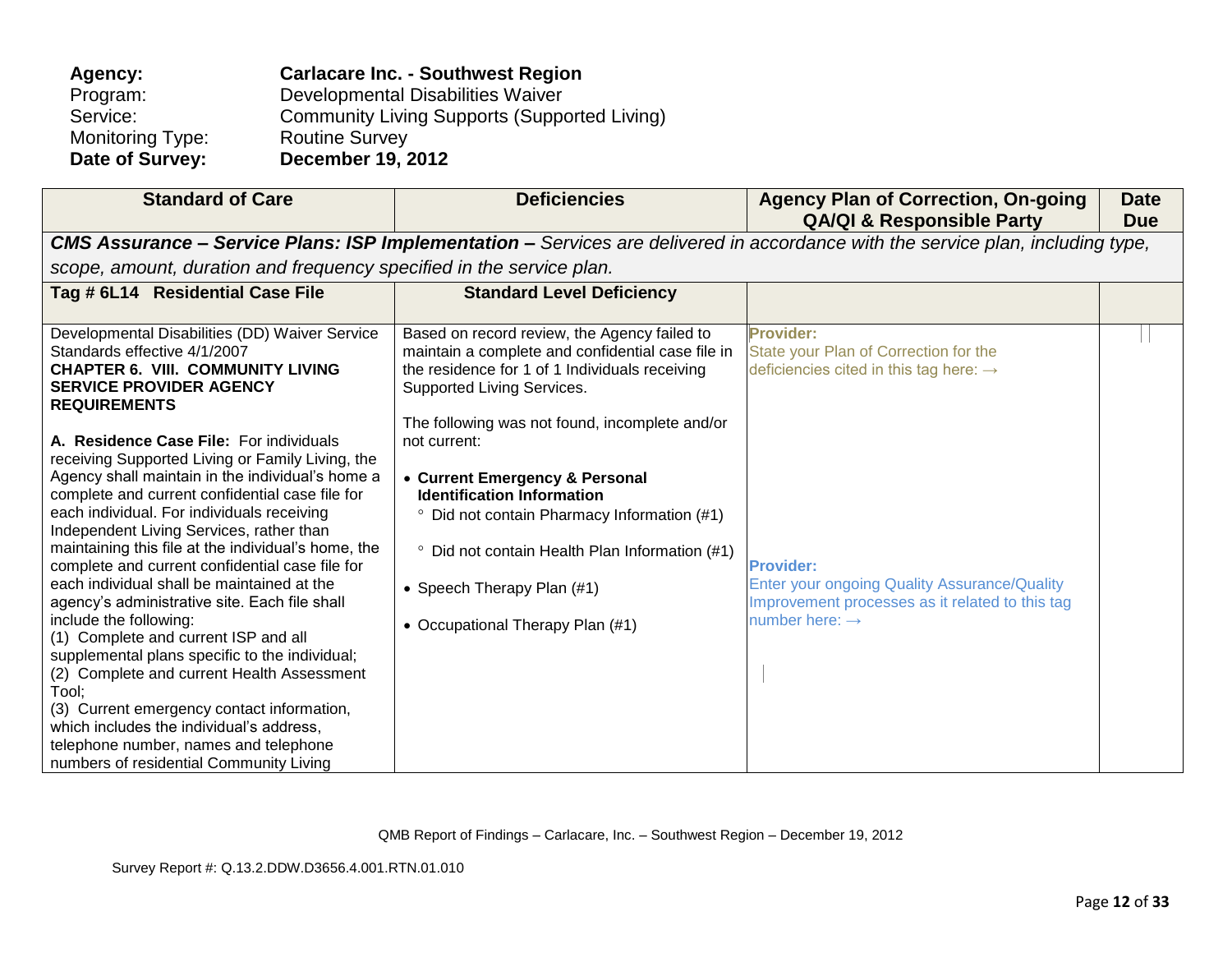| Support providers, relatives, or guardian or<br>conservator, primary care physician's name(s)<br>and telephone number(s), pharmacy name,<br>address and telephone number and dentist<br>name, address and telephone number, and<br>health plan;                                                                                                                                                                                                                                                                                                                                                                                                               |  |  |
|---------------------------------------------------------------------------------------------------------------------------------------------------------------------------------------------------------------------------------------------------------------------------------------------------------------------------------------------------------------------------------------------------------------------------------------------------------------------------------------------------------------------------------------------------------------------------------------------------------------------------------------------------------------|--|--|
| (4) Up-to-date progress notes, signed and<br>dated by the person making the note for at least<br>the past month (older notes may be transferred<br>to the agency office);                                                                                                                                                                                                                                                                                                                                                                                                                                                                                     |  |  |
| (5) Data collected to document ISP Action Plan<br>implementation                                                                                                                                                                                                                                                                                                                                                                                                                                                                                                                                                                                              |  |  |
| (6) Progress notes written by direct care staff<br>and by nurses regarding individual health status<br>and physical conditions including action taken in<br>response to identified changes in condition for at<br>least the past month;<br>(7) Physician's or qualified health care providers<br>written orders;<br>(8) Progress notes documenting implementation<br>of a physician's or qualified health care<br>provider's order(s);<br>(9) Medication Administration Record (MAR) for<br>the past three (3) months which includes:<br>(a) The name of the individual;<br>(b) A transcription of the healthcare<br>practitioners prescription including the |  |  |
| brand and generic name of the medication;<br>Diagnosis for which the medication is<br>(C)<br>prescribed;                                                                                                                                                                                                                                                                                                                                                                                                                                                                                                                                                      |  |  |
| (d) Dosage, frequency and method/route of<br>delivery;                                                                                                                                                                                                                                                                                                                                                                                                                                                                                                                                                                                                        |  |  |
| (e) Times and dates of delivery;<br>Initials of person administering or assisting<br>(f)<br>with medication; and                                                                                                                                                                                                                                                                                                                                                                                                                                                                                                                                              |  |  |
| An explanation of any medication<br>(q)<br>irregularity, allergic reaction or adverse<br>effect.                                                                                                                                                                                                                                                                                                                                                                                                                                                                                                                                                              |  |  |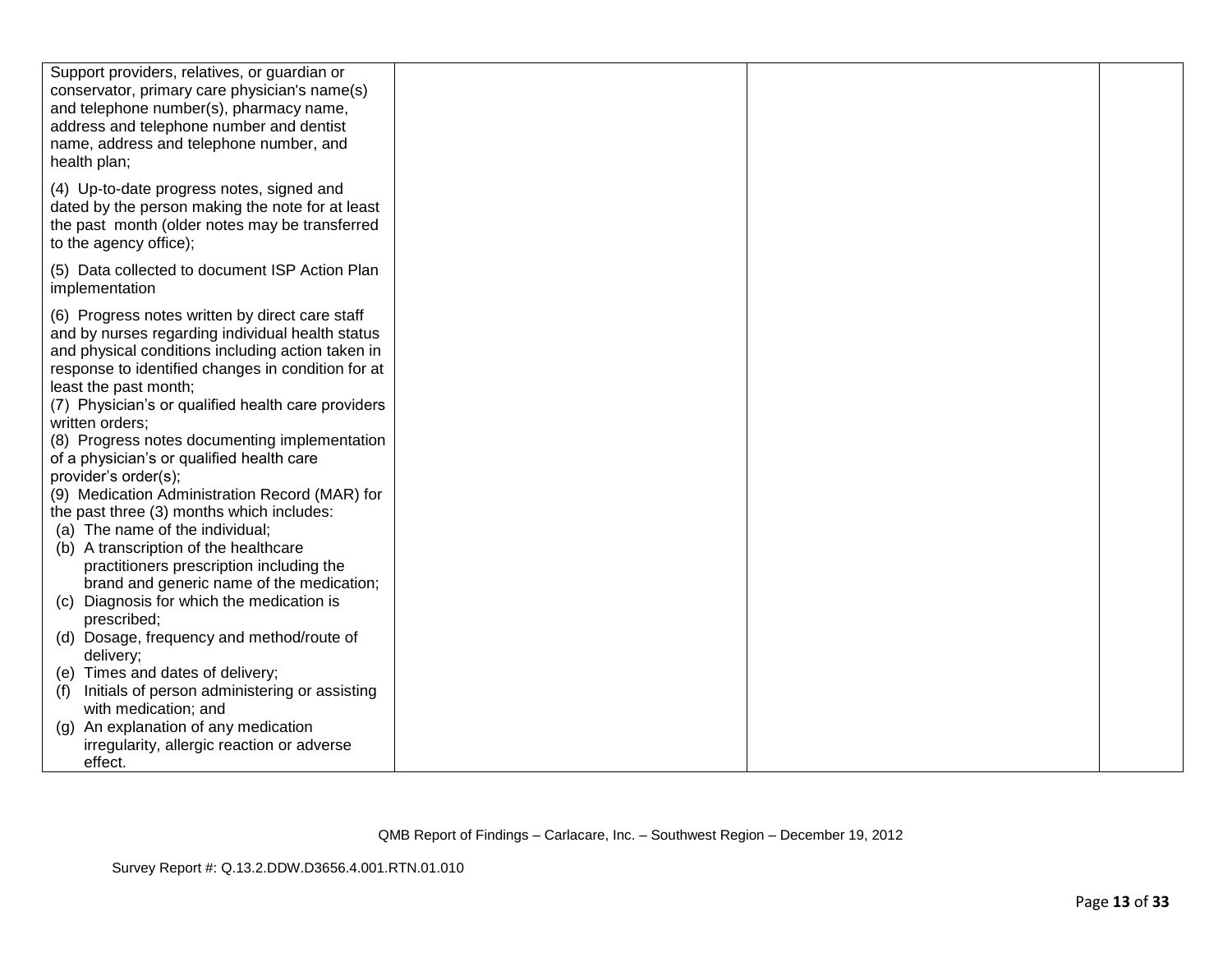| For PRN medication an explanation for the<br>(h)   |  |  |
|----------------------------------------------------|--|--|
| use of the PRN must include:                       |  |  |
| (i) Observable signs/symptoms or                   |  |  |
| circumstances in which the medication              |  |  |
| is to be used, and                                 |  |  |
| Documentation of the                               |  |  |
| (ii)<br>effectiveness/result of the PRN            |  |  |
|                                                    |  |  |
| delivered.                                         |  |  |
| A MAR is not required for individuals<br>(1)       |  |  |
| participating in Independent Living Services       |  |  |
| who self-administer their own medication.          |  |  |
| However, when medication administration            |  |  |
| is provided as part of the Independent             |  |  |
| Living Service a MAR must be maintained            |  |  |
| at the individual's home and an updated            |  |  |
| copy must be placed in the agency file on a        |  |  |
| weekly basis.                                      |  |  |
| (10) Record of visits to healthcare practitioners  |  |  |
| including any treatment provided at the visit and  |  |  |
| a record of all diagnostic testing for the current |  |  |
| ISP year; and                                      |  |  |
| (11) Medical History to include: demographic       |  |  |
| data, current and past medical diagnoses           |  |  |
| including the cause (if known) of the              |  |  |
| developmental disability and any psychiatric       |  |  |
| diagnosis, allergies (food, environmental,         |  |  |
| medications), status of routine adult health care  |  |  |
| screenings, immunizations, hospital discharge      |  |  |
| summaries for past twelve (12) months, past        |  |  |
| medical history including hospitalizations,        |  |  |
|                                                    |  |  |
| surgeries, injuries, family history and current    |  |  |
| physical exam.                                     |  |  |
|                                                    |  |  |
|                                                    |  |  |
|                                                    |  |  |
|                                                    |  |  |
|                                                    |  |  |
|                                                    |  |  |
|                                                    |  |  |
|                                                    |  |  |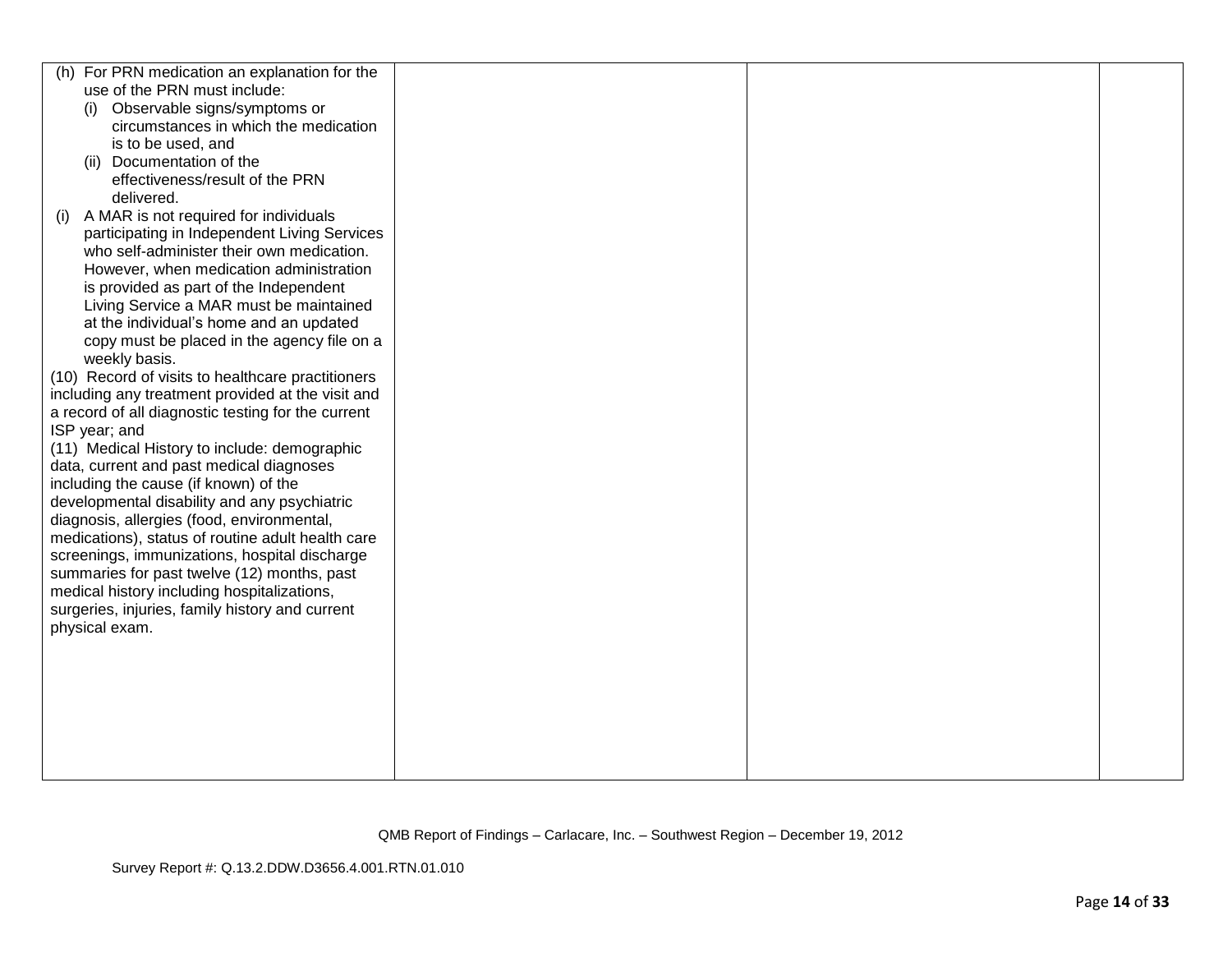| <b>Standard of Care</b>                                                                                                                                                                                                                                                                                                                                                                                                                                                                                                                                                                                                                                                                                                                                                                                                                                                                                                                                                                                                                                                                                                                                                                                                                                                                                                                               | <b>Deficiencies</b>                                                                                                                                                                                                                                                                                                                                                      | <b>Agency Plan of Correction, On-going</b><br><b>QA/QI &amp; Responsible Party</b>                                                                                                                                                                                          | <b>Date</b><br><b>Due</b> |
|-------------------------------------------------------------------------------------------------------------------------------------------------------------------------------------------------------------------------------------------------------------------------------------------------------------------------------------------------------------------------------------------------------------------------------------------------------------------------------------------------------------------------------------------------------------------------------------------------------------------------------------------------------------------------------------------------------------------------------------------------------------------------------------------------------------------------------------------------------------------------------------------------------------------------------------------------------------------------------------------------------------------------------------------------------------------------------------------------------------------------------------------------------------------------------------------------------------------------------------------------------------------------------------------------------------------------------------------------------|--------------------------------------------------------------------------------------------------------------------------------------------------------------------------------------------------------------------------------------------------------------------------------------------------------------------------------------------------------------------------|-----------------------------------------------------------------------------------------------------------------------------------------------------------------------------------------------------------------------------------------------------------------------------|---------------------------|
|                                                                                                                                                                                                                                                                                                                                                                                                                                                                                                                                                                                                                                                                                                                                                                                                                                                                                                                                                                                                                                                                                                                                                                                                                                                                                                                                                       |                                                                                                                                                                                                                                                                                                                                                                          | <b>CMS Assurance – Qualified Providers –</b> The State monitors non-licensed/non-certified providers to assure adherence to waiver                                                                                                                                          |                           |
|                                                                                                                                                                                                                                                                                                                                                                                                                                                                                                                                                                                                                                                                                                                                                                                                                                                                                                                                                                                                                                                                                                                                                                                                                                                                                                                                                       |                                                                                                                                                                                                                                                                                                                                                                          | requirements. The State implements its policies and procedures for verifying that provider training is conducted in accordance with State                                                                                                                                   |                           |
| requirements and the approved waiver.                                                                                                                                                                                                                                                                                                                                                                                                                                                                                                                                                                                                                                                                                                                                                                                                                                                                                                                                                                                                                                                                                                                                                                                                                                                                                                                 |                                                                                                                                                                                                                                                                                                                                                                          |                                                                                                                                                                                                                                                                             |                           |
| Tag #1A20 Direct Support Personnel                                                                                                                                                                                                                                                                                                                                                                                                                                                                                                                                                                                                                                                                                                                                                                                                                                                                                                                                                                                                                                                                                                                                                                                                                                                                                                                    | <b>Standard Level Deficiency</b>                                                                                                                                                                                                                                                                                                                                         |                                                                                                                                                                                                                                                                             |                           |
| <b>Training</b>                                                                                                                                                                                                                                                                                                                                                                                                                                                                                                                                                                                                                                                                                                                                                                                                                                                                                                                                                                                                                                                                                                                                                                                                                                                                                                                                       |                                                                                                                                                                                                                                                                                                                                                                          |                                                                                                                                                                                                                                                                             |                           |
| Developmental Disabilities (DD) Waiver Service<br>Standards effective 4/1/2007<br><b>CHAPTER 1 IV. GENERAL REQUIREMENTS</b><br>FOR PROVIDER AGENCY SERVICE<br><b>PERSONNEL:</b> The objective of this section is to<br>establish personnel standards for DD Medicaid<br>Waiver Provider Agencies for the following<br>services: Community Living Supports,<br>Community Inclusion Services, Respite,<br>Substitute Care and Personal Support<br>Companion Services. These standards apply to<br>all personnel who provide services, whether<br>directly employed or subcontracting with the<br>Provider Agency. Additional personnel<br>requirements and qualifications may be<br>applicable for specific service standards.<br>C. Orientation and Training Requirements:<br>Orientation and training for direct support staff<br>and his or her supervisors shall comply with the<br>DDSD/DOH Policy Governing the Training<br>Requirements for Direct Support Staff and<br><b>Internal Service Coordinators Serving</b><br>Individuals with Developmental Disabilities to<br>include the following:<br>Each new employee shall receive<br>(1)<br>appropriate orientation, including but not<br>limited to, all policies relating to fire<br>prevention, accident prevention, incident<br>management and reporting, and<br>emergency procedures; and | Based on record review, the Agency failed to<br>ensure that Orientation and Training<br>requirements were met for 1 of 4 Direct Support<br>Personnel.<br>Review of Direct Support Personnel training<br>records found no evidence of the following<br>required DOH/DDSD trainings and certification<br>being completed:<br>• Assisting With Medication Delivery (DSP #5) | <b>Provider:</b><br>State your Plan of Correction for the<br>deficiencies cited in this tag here: $\rightarrow$<br><b>Provider:</b><br><b>Enter your ongoing Quality Assurance/Quality</b><br>Improvement processes as it related to this tag<br>number here: $\rightarrow$ |                           |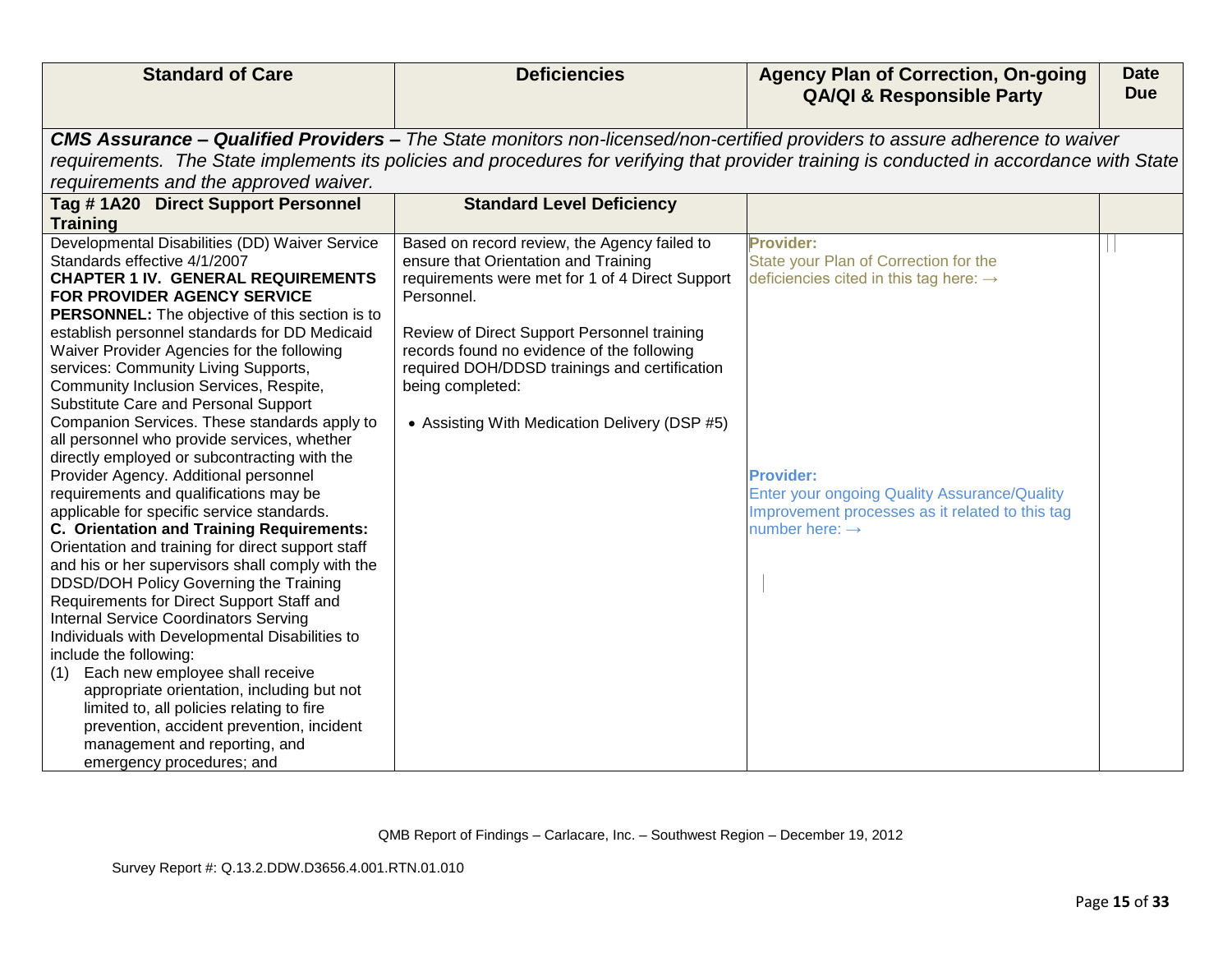| (2)<br>Individual-specific training for each        |  |  |
|-----------------------------------------------------|--|--|
| individual under his or her direct care, as         |  |  |
| described in the individual service plan,           |  |  |
| prior to working alone with the individual.         |  |  |
|                                                     |  |  |
| Department of Health (DOH) Developmental            |  |  |
| <b>Disabilities Supports Division (DDSD) Policy</b> |  |  |
| - Policy Title: Training Requirements for           |  |  |
| Direct Service Agency Staff Policy - Eff.           |  |  |
| March 1, 2007 - II. POLICY STATEMENTS:              |  |  |
| A. Individuals shall receive services from          |  |  |
| competent and qualified staff.                      |  |  |
| B. Staff shall complete individual-specific         |  |  |
| (formerly known as "Addendum B") training           |  |  |
| requirements in accordance with the                 |  |  |
| specifications described in the individual service  |  |  |
| plan (ISP) of each individual served.               |  |  |
| C. Staff shall complete training on DOH-            |  |  |
| approved incident reporting procedures in           |  |  |
| accordance with 7 NMAC 1.13.                        |  |  |
| D. Staff providing direct services shall complete   |  |  |
| training in universal precautions on an annual      |  |  |
| basis. The training materials shall meet            |  |  |
| Occupational Safety and Health Administration       |  |  |
| (OSHA) requirements.                                |  |  |
| E. Staff providing direct services shall maintain   |  |  |
| certification in first aid and CPR. The training    |  |  |
| materials shall meet OSHA                           |  |  |
| requirements/guidelines.                            |  |  |
| F. Staff who may be exposed to hazardous            |  |  |
| chemicals shall complete relevant training in       |  |  |
| accordance with OSHA requirements.                  |  |  |
| G. Staff shall be certified in a DDSD-approved      |  |  |
| behavioral intervention system (e.g., Mandt,        |  |  |
| CPI) before using physical restraint techniques.    |  |  |
| Staff members providing direct services shall       |  |  |
| maintain certification in a DDSD-approved           |  |  |
| behavioral intervention system if an individual     |  |  |
| they support has a behavioral crisis plan that      |  |  |
| includes the use of physical restraint techniques.  |  |  |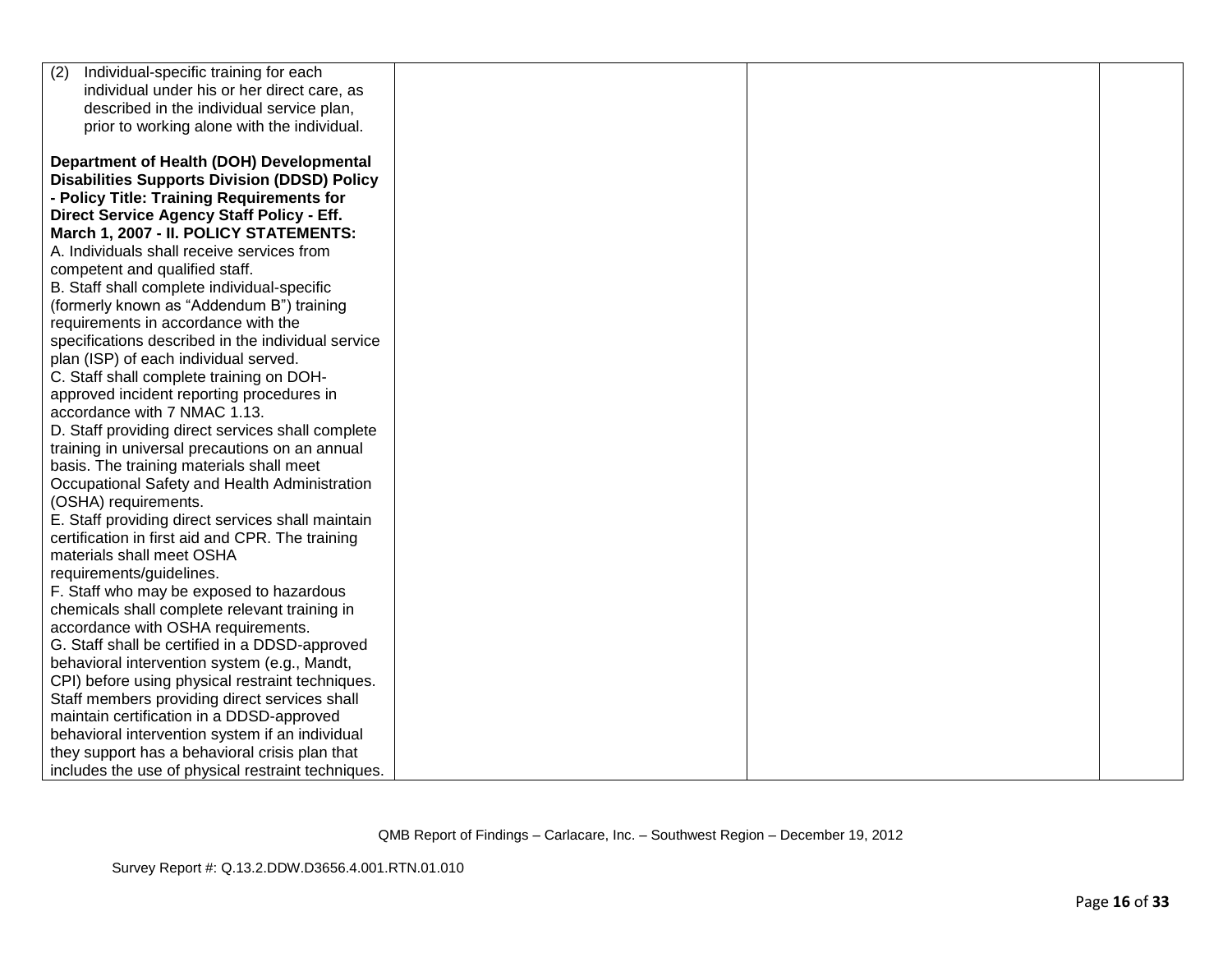| H. Staff shall complete and maintain certification   |  |  |
|------------------------------------------------------|--|--|
| in a DDSD-approved medication course in              |  |  |
| accordance with the DDSD Medication Delivery         |  |  |
| Policy M-001.                                        |  |  |
| I. Staff providing direct services shall complete    |  |  |
| safety training within the first thirty (30) days of |  |  |
| employment and before working alone with an          |  |  |
|                                                      |  |  |
| individual receiving service.                        |  |  |
|                                                      |  |  |
|                                                      |  |  |
|                                                      |  |  |
|                                                      |  |  |
|                                                      |  |  |
|                                                      |  |  |
|                                                      |  |  |
|                                                      |  |  |
|                                                      |  |  |
|                                                      |  |  |
|                                                      |  |  |
|                                                      |  |  |
|                                                      |  |  |
|                                                      |  |  |
|                                                      |  |  |
|                                                      |  |  |
|                                                      |  |  |
|                                                      |  |  |
|                                                      |  |  |
|                                                      |  |  |
|                                                      |  |  |
|                                                      |  |  |
|                                                      |  |  |
|                                                      |  |  |
|                                                      |  |  |
|                                                      |  |  |
|                                                      |  |  |
|                                                      |  |  |
|                                                      |  |  |
|                                                      |  |  |
|                                                      |  |  |
|                                                      |  |  |
|                                                      |  |  |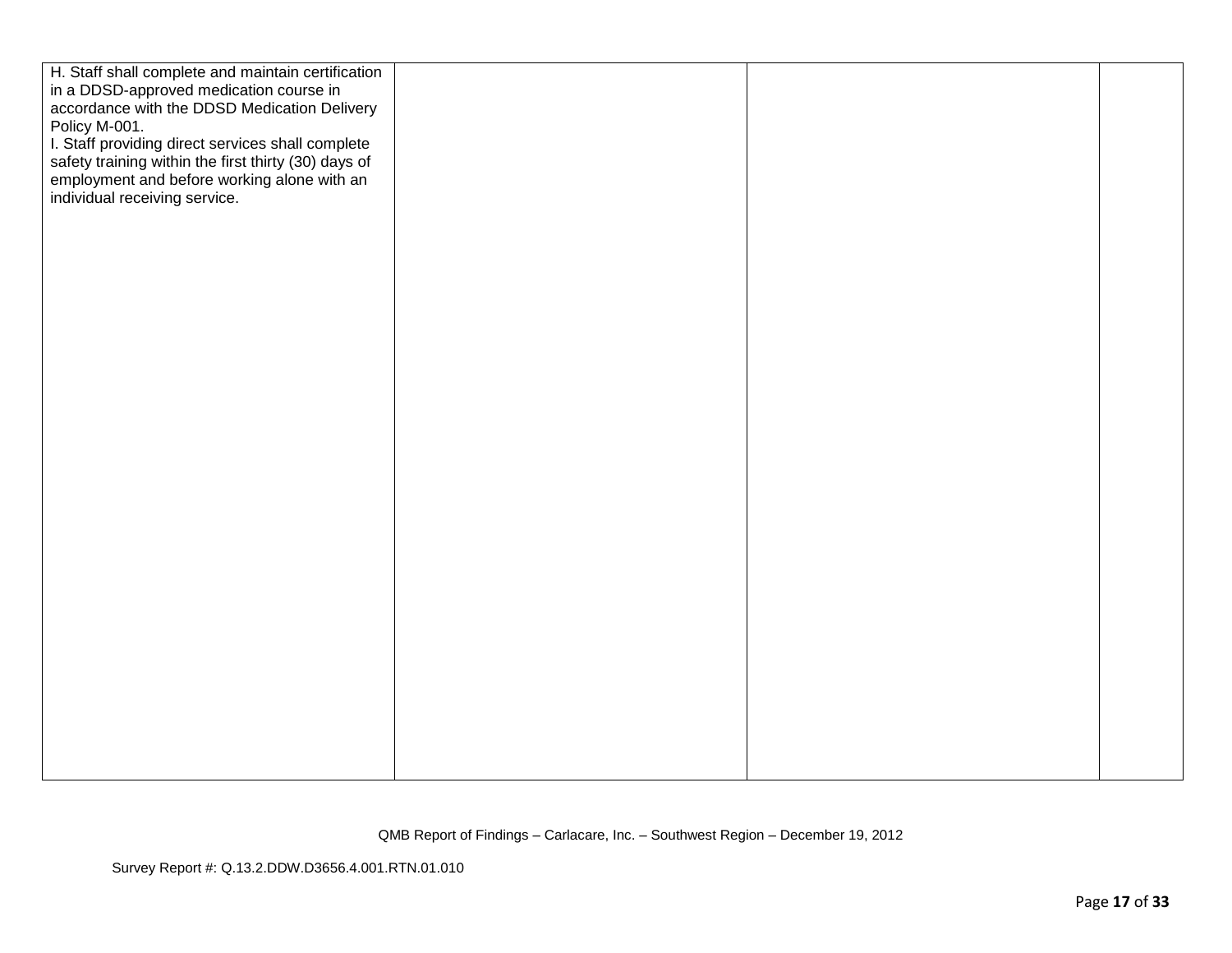| Tag # 1A22 Agency Personnel                                                          | <b>Standard Level Deficiency</b>                |                                                                                                 |  |
|--------------------------------------------------------------------------------------|-------------------------------------------------|-------------------------------------------------------------------------------------------------|--|
| <b>Competency</b>                                                                    |                                                 |                                                                                                 |  |
| Developmental Disabilities (DD) Waiver Service                                       | Based on interview, the Agency failed to ensure | <b>Provider:</b>                                                                                |  |
| Standards effective 4/1/2007                                                         | that training competencies were met for 1 of 1  | State your Plan of Correction for the                                                           |  |
| <b>CHAPTER 1 IV. GENERAL REQUIREMENTS</b>                                            | Direct Support Personnel.                       | deficiencies cited in this tag here: $\rightarrow$                                              |  |
| FOR PROVIDER AGENCY SERVICE                                                          |                                                 |                                                                                                 |  |
| <b>PERSONNEL:</b> The objective of this section is to                                | When DSP were asked if the Individual had a     |                                                                                                 |  |
| establish personnel standards for DD Medicaid                                        | Physical Therapy Plan and if so, what the       |                                                                                                 |  |
| Waiver Provider Agencies for the following                                           | plan covered, the following was reported:       |                                                                                                 |  |
| services: Community Living Supports,                                                 |                                                 |                                                                                                 |  |
| Community Inclusion Services, Respite,                                               | • DSP #2 stated, "Yes." According to the        |                                                                                                 |  |
| Substitute Care and Personal Support                                                 | Individual Specific Training Section of the     |                                                                                                 |  |
| Companion Services. These standards apply to                                         | ISP, the Individual does not require a          |                                                                                                 |  |
| all personnel who provide services, whether                                          | Physical Therapy Plan. (Individual #1)          |                                                                                                 |  |
| directly employed or subcontracting with the                                         |                                                 | <b>Provider:</b>                                                                                |  |
| Provider Agency. Additional personnel                                                |                                                 |                                                                                                 |  |
| requirements and qualifications may be<br>applicable for specific service standards. |                                                 | Enter your ongoing Quality Assurance/Quality<br>Improvement processes as it related to this tag |  |
| <b>F. Qualifications for Direct Service</b>                                          |                                                 | number here: $\rightarrow$                                                                      |  |
| <b>Personnel:</b> The following employment                                           |                                                 |                                                                                                 |  |
| qualifications and competency requirements are                                       |                                                 |                                                                                                 |  |
| applicable to all Direct Service Personnel                                           |                                                 |                                                                                                 |  |
| employed by a Provider Agency:                                                       |                                                 |                                                                                                 |  |
| (1) Direct service personnel shall be eighteen                                       |                                                 |                                                                                                 |  |
| (18) years or older. Exception: Adult                                                |                                                 |                                                                                                 |  |
| Habilitation can employ direct care personnel                                        |                                                 |                                                                                                 |  |
| under the age of eighteen 18 years, but the                                          |                                                 |                                                                                                 |  |
| employee shall work directly under a                                                 |                                                 |                                                                                                 |  |
| supervisor, who is physically present at all                                         |                                                 |                                                                                                 |  |
| times;                                                                               |                                                 |                                                                                                 |  |
|                                                                                      |                                                 |                                                                                                 |  |
| (2) Direct service personnel shall have the ability                                  |                                                 |                                                                                                 |  |
| to read and carry out the requirements in an                                         |                                                 |                                                                                                 |  |
| ISP;                                                                                 |                                                 |                                                                                                 |  |
|                                                                                      |                                                 |                                                                                                 |  |
| (3) Direct service personnel shall be available to                                   |                                                 |                                                                                                 |  |
| communicate in the language that is                                                  |                                                 |                                                                                                 |  |
| functionally required by the individual or in the                                    |                                                 |                                                                                                 |  |
| use of any specific augmentative                                                     |                                                 |                                                                                                 |  |
| communication system utilized by the                                                 |                                                 |                                                                                                 |  |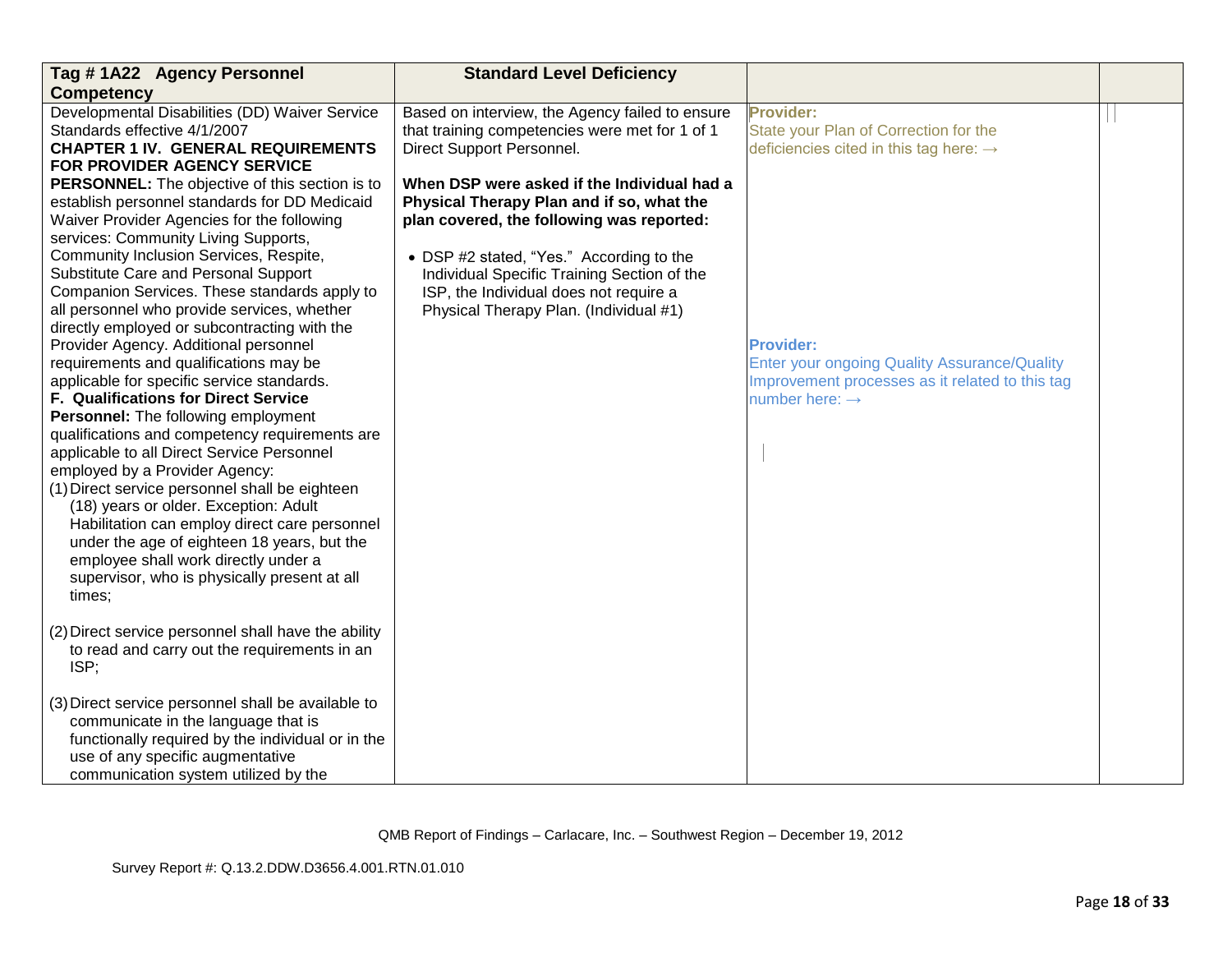| individual;                                                                                                                                                                                                                                                                                                                                                                                                                                                                                                                                                                                                                                                                                                                                                                         |  |  |
|-------------------------------------------------------------------------------------------------------------------------------------------------------------------------------------------------------------------------------------------------------------------------------------------------------------------------------------------------------------------------------------------------------------------------------------------------------------------------------------------------------------------------------------------------------------------------------------------------------------------------------------------------------------------------------------------------------------------------------------------------------------------------------------|--|--|
| (4) Direct service personnel shall meet the<br>qualifications specified by DDSD in the Policy<br>Governing the Training Requirements for<br>Direct Support Staff and Internal Service<br>Coordinators, Serving Individuals with<br>Developmental Disabilities; and                                                                                                                                                                                                                                                                                                                                                                                                                                                                                                                  |  |  |
| (5) Direct service Provider Agencies of Respite<br>Services, Substitute Care, Personal Support<br>Services, Nutritional Counseling, Therapists<br>and Nursing shall demonstrate basic<br>knowledge of developmental disabilities and<br>have training or demonstrable qualifications<br>related to the role he or she is performing and<br>complete individual specific training as<br>required in the ISP for each individual he or<br>she support.                                                                                                                                                                                                                                                                                                                                |  |  |
| (6) Report required personnel training status to<br>the DDSD Statewide Training Database as<br>specified in DDSD policies as related to<br>training requirements as follows:<br>(a) Initial comprehensive personnel status<br>report (name, date of hire, Social Security<br>number category) on all required<br>personnel to be submitted to DDSD<br>Statewide Training Database within the<br>first ninety (90) calendar days of<br>providing services;<br>(b) Staff who do not wish to use his or her<br>Social Security Number may request an<br>alternative tracking number; and<br>(c) Quarterly personnel update reports sent<br>to DDSD Statewide Training Database to<br>reflect new hires, terminations, inter-<br>provider Agency position changes, and<br>name changes. |  |  |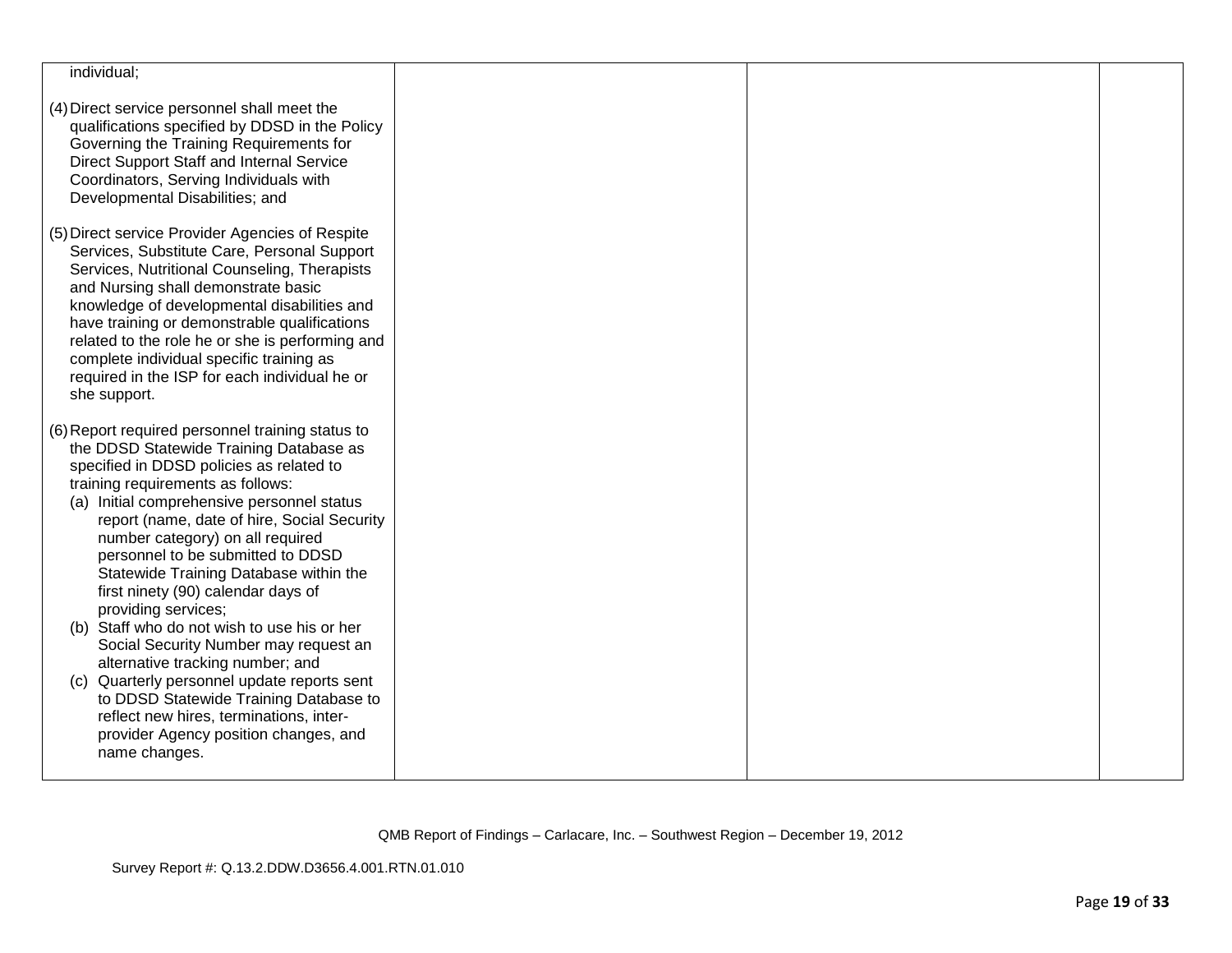| <b>Department of Health (DOH) Developmental</b>     |  |  |
|-----------------------------------------------------|--|--|
| <b>Disabilities Supports Division (DDSD) Policy</b> |  |  |
| - Policy Title: Training Requirements for           |  |  |
| Direct Service Agency Staff Policy - Eff.           |  |  |
| March 1, 2007 - II. POLICY STATEMENTS:              |  |  |
| A. Individuals shall receive services from          |  |  |
| competent and qualified staff.                      |  |  |
|                                                     |  |  |
|                                                     |  |  |
|                                                     |  |  |
|                                                     |  |  |
|                                                     |  |  |
|                                                     |  |  |
|                                                     |  |  |
|                                                     |  |  |
|                                                     |  |  |
|                                                     |  |  |
|                                                     |  |  |
|                                                     |  |  |
|                                                     |  |  |
|                                                     |  |  |
|                                                     |  |  |
|                                                     |  |  |
|                                                     |  |  |
|                                                     |  |  |
|                                                     |  |  |
|                                                     |  |  |
|                                                     |  |  |
|                                                     |  |  |
|                                                     |  |  |
|                                                     |  |  |
|                                                     |  |  |
|                                                     |  |  |
|                                                     |  |  |
|                                                     |  |  |
|                                                     |  |  |
|                                                     |  |  |
|                                                     |  |  |
|                                                     |  |  |
|                                                     |  |  |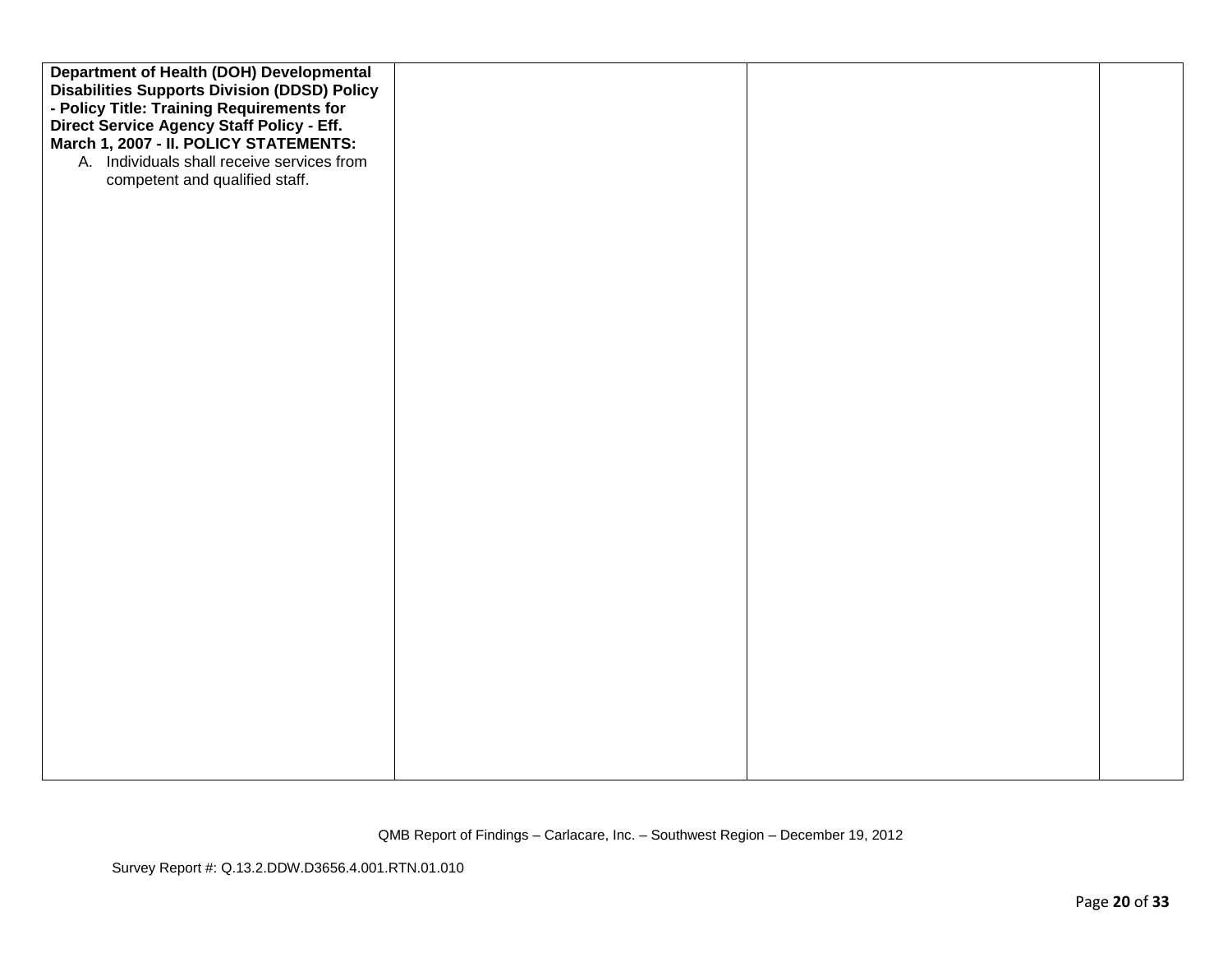| Tag #1A26 Consolidated On-line                    | <b>Standard Level Deficiency</b>                |                                                     |  |
|---------------------------------------------------|-------------------------------------------------|-----------------------------------------------------|--|
| <b>Registry/Employee Abuse Registry</b>           |                                                 |                                                     |  |
| NMAC 7.1.12.8 REGISTRY ESTABLISHED;               | Based on record review, the Agency failed to    | <b>Provider:</b>                                    |  |
| PROVIDER INQUIRY REQUIRED: Upon the               | maintain documentation in the employee's        | State your Plan of Correction for the               |  |
| effective date of this rule, the department has   | personnel records that evidenced inquiry to the | deficiencies cited in this tag here: $\rightarrow$  |  |
| established and maintains an accurate and         | Employee Abuse Registry prior to employment     |                                                     |  |
| complete electronic registry that contains the    | for 1 of 5 Agency Personnel.                    |                                                     |  |
| name, date of birth, address, social security     |                                                 |                                                     |  |
| number, and other appropriate identifying         | The following Agency personnel records          |                                                     |  |
| information of all persons who, while employed    | contained no evidence of the Employee           |                                                     |  |
| by a provider, have been determined by the        | <b>Abuse Registry being completed:</b>          |                                                     |  |
| department, as a result of an investigation of a  |                                                 |                                                     |  |
| complaint, to have engaged in a substantiated     | <b>Service Coordination Personnel (SC):</b>     |                                                     |  |
| registry-referred incident of abuse, neglect or   | • #6 - Date of hire 7/26/1999.                  |                                                     |  |
| exploitation of a person receiving care or        |                                                 |                                                     |  |
| services from a provider. Additions and updates   |                                                 | <b>Provider:</b>                                    |  |
| to the registry shall be posted no later than two |                                                 | <b>Enter your ongoing Quality Assurance/Quality</b> |  |
| (2) business days following receipt. Only         |                                                 | Improvement processes as it related to this tag     |  |
| department staff designated by the custodian      |                                                 | number here: $\rightarrow$                          |  |
| may access, maintain and update the data in the   |                                                 |                                                     |  |
| registry.                                         |                                                 |                                                     |  |
| Provider requirement to inquire of<br>А.          |                                                 |                                                     |  |
| registry. A provider, prior to employing or       |                                                 |                                                     |  |
| contracting with an employee, shall inquire of    |                                                 |                                                     |  |
| the registry whether the individual under         |                                                 |                                                     |  |
| consideration for employment or contracting is    |                                                 |                                                     |  |
| listed on the registry.                           |                                                 |                                                     |  |
| Prohibited employment. A provider<br>В.           |                                                 |                                                     |  |
| may not employ or contract with an individual to  |                                                 |                                                     |  |
| be an employee if the individual is listed on the |                                                 |                                                     |  |
| registry as having a substantiated registry-      |                                                 |                                                     |  |
| referred incident of abuse, neglect or            |                                                 |                                                     |  |
| exploitation of a person receiving care or        |                                                 |                                                     |  |
| services from a provider.                         |                                                 |                                                     |  |
| Documentation of inquiry to registry.<br>D.       |                                                 |                                                     |  |
| The provider shall maintain documentation in the  |                                                 |                                                     |  |
| employee's personnel or employment records        |                                                 |                                                     |  |
| that evidences the fact that the provider made    |                                                 |                                                     |  |
| an inquiry to the registry concerning that        |                                                 |                                                     |  |
| employee prior to employment. Such                |                                                 |                                                     |  |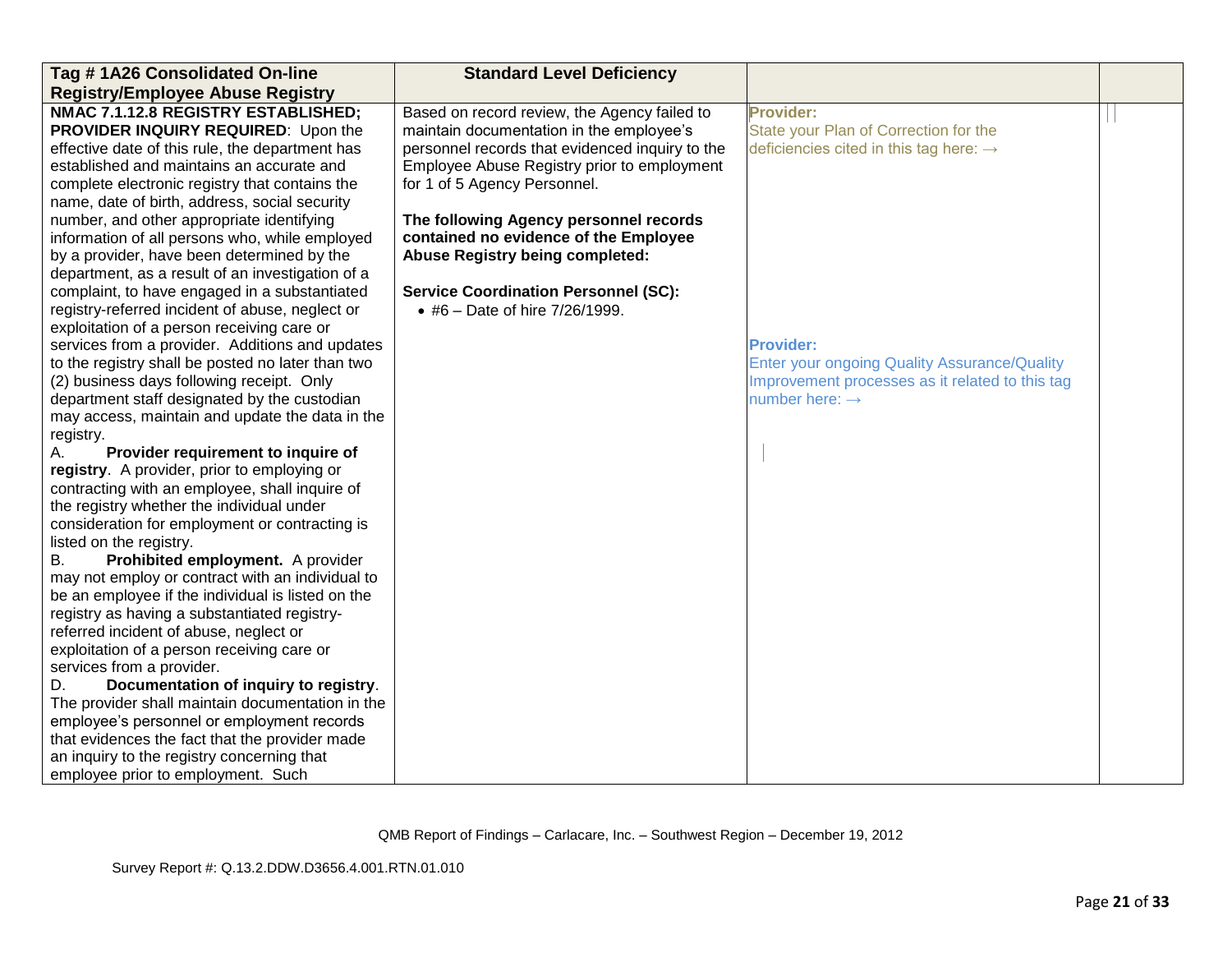| documentation must include evidence, based on      |  |  |
|----------------------------------------------------|--|--|
| the response to such inquiry received from the     |  |  |
| custodian by the provider, that the employee       |  |  |
| was not listed on the registry as having a         |  |  |
| substantiated registry-referred incident of abuse, |  |  |
| neglect or exploitation.                           |  |  |
| Documentation for other staff. With<br>Е.          |  |  |
| respect to all employed or contracted individuals  |  |  |
| providing direct care who are licensed health      |  |  |
| care professionals or certified nurse aides, the   |  |  |
| provider shall maintain documentation reflecting   |  |  |
| the individual's current licensure as a health     |  |  |
| care professional or current certification as a    |  |  |
| nurse aide.                                        |  |  |
| F.<br>Consequences of noncompliance.               |  |  |
| The department or other governmental agency        |  |  |
| having regulatory enforcement authority over a     |  |  |
| provider may sanction a provider in accordance     |  |  |
| with applicable law if the provider fails to make  |  |  |
| an appropriate and timely inquiry of the registry, |  |  |
| or fails to maintain evidence of such inquiry, in  |  |  |
| connection with the hiring or contracting of an    |  |  |
| employee; or for employing or contracting any      |  |  |
| person to work as an employee who is listed on     |  |  |
| the registry. Such sanctions may include a         |  |  |
| directed plan of correction, civil monetary        |  |  |
| penalty not to exceed five thousand dollars        |  |  |
| (\$5000) per instance, or termination or non-      |  |  |
| renewal of any contract with the department or     |  |  |
| other governmental agency.                         |  |  |
|                                                    |  |  |
| Developmental Disabilities (DD) Waiver Service     |  |  |
| Standards effective 4/1/2007                       |  |  |
| <b>Chapter 1.IV. General Provider</b>              |  |  |
| Requirements. D. Criminal History                  |  |  |
| Screening: All personnel shall be screened by      |  |  |
| the Provider Agency in regard to the employee's    |  |  |
| qualifications, references, and employment         |  |  |
| history, prior to employment. All Provider         |  |  |
| Agencies shall comply with the Criminal Records    |  |  |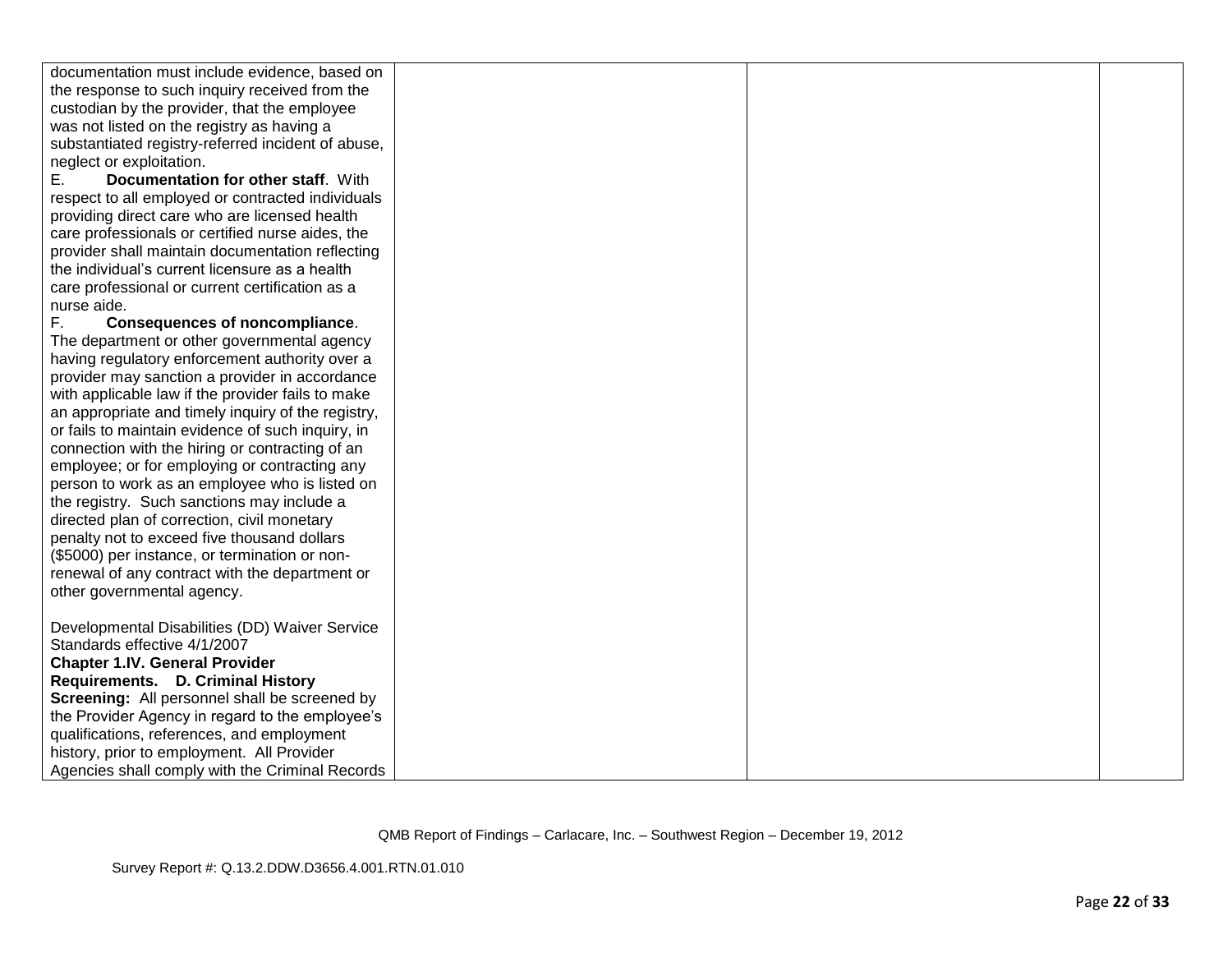| Screening for Caregivers 7.1.12 NMAC and<br>Employee Abuse Registry 7.1.12 NMAC as<br>required by the Department of Health, Division<br>of Health Improvement. |  |  |
|----------------------------------------------------------------------------------------------------------------------------------------------------------------|--|--|
|                                                                                                                                                                |  |  |
|                                                                                                                                                                |  |  |
|                                                                                                                                                                |  |  |
|                                                                                                                                                                |  |  |
|                                                                                                                                                                |  |  |
|                                                                                                                                                                |  |  |
|                                                                                                                                                                |  |  |
|                                                                                                                                                                |  |  |
|                                                                                                                                                                |  |  |
|                                                                                                                                                                |  |  |
|                                                                                                                                                                |  |  |
|                                                                                                                                                                |  |  |
|                                                                                                                                                                |  |  |
|                                                                                                                                                                |  |  |
|                                                                                                                                                                |  |  |
|                                                                                                                                                                |  |  |
|                                                                                                                                                                |  |  |
|                                                                                                                                                                |  |  |
|                                                                                                                                                                |  |  |
|                                                                                                                                                                |  |  |
|                                                                                                                                                                |  |  |
|                                                                                                                                                                |  |  |
|                                                                                                                                                                |  |  |
|                                                                                                                                                                |  |  |
|                                                                                                                                                                |  |  |
|                                                                                                                                                                |  |  |
|                                                                                                                                                                |  |  |
|                                                                                                                                                                |  |  |
|                                                                                                                                                                |  |  |
|                                                                                                                                                                |  |  |
|                                                                                                                                                                |  |  |
|                                                                                                                                                                |  |  |
|                                                                                                                                                                |  |  |
|                                                                                                                                                                |  |  |
|                                                                                                                                                                |  |  |
|                                                                                                                                                                |  |  |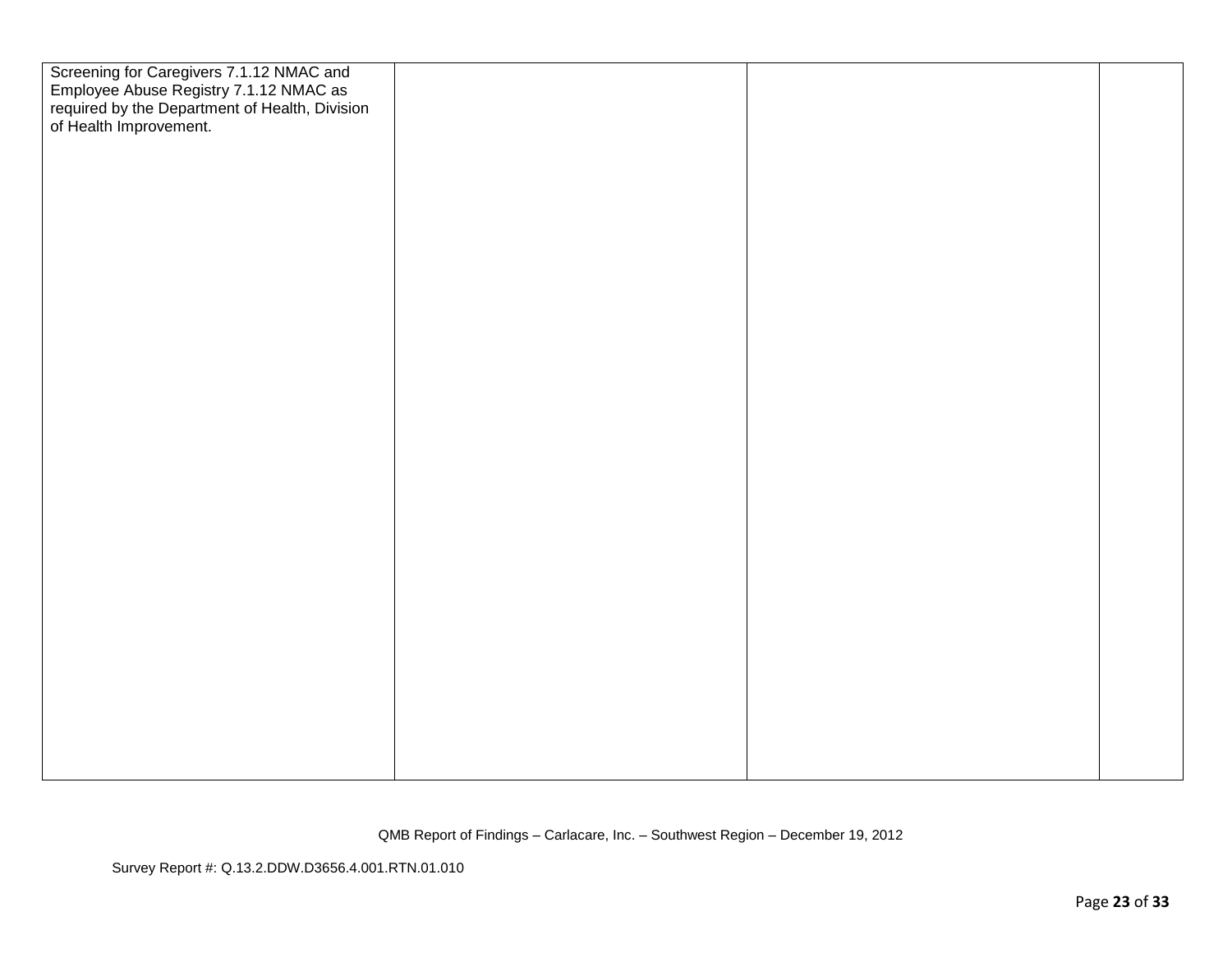| Tag # 1A28.1 Incident Mgt. System -                   | <b>Standard Level Deficiency</b>               |                                                     |  |
|-------------------------------------------------------|------------------------------------------------|-----------------------------------------------------|--|
| <b>Personnel Training</b>                             |                                                |                                                     |  |
| NMAC 7.1.13.10 INCIDENT MANAGEMENT                    | Based on record review, the Agency failed to   | <b>Provider:</b>                                    |  |
| <b>SYSTEM REQUIREMENTS:</b>                           | provide documentation verifying completion of  | State your Plan of Correction for the               |  |
| A. General: All licensed health care facilities       | Incident Management Training for 1 of 5 Agency | deficiencies cited in this tag here: $\rightarrow$  |  |
| and community based service providers shall           | Personnel.                                     |                                                     |  |
| establish and maintain an incident management         |                                                |                                                     |  |
| system, which emphasizes the principles of            | <b>Direct Support Personnel (DSP):</b>         |                                                     |  |
| prevention and staff involvement. The licensed        | • Incident Management Training (Abuse,         |                                                     |  |
| health care facility or community based service       | Neglect & Misappropriation of Consumers'       |                                                     |  |
| provider shall ensure that the incident               | Property) (#5)                                 |                                                     |  |
| management system policies and procedures             |                                                |                                                     |  |
| requires all employees to be competently trained      |                                                |                                                     |  |
| to respond to, report, and document incidents in      |                                                |                                                     |  |
| a timely and accurate manner.                         |                                                |                                                     |  |
| D. Training Documentation: All licensed               |                                                | <b>Provider:</b>                                    |  |
| health care facilities and community based            |                                                | <b>Enter your ongoing Quality Assurance/Quality</b> |  |
| service providers shall prepare training              |                                                | Improvement processes as it related to this tag     |  |
| documentation for each employee to include a          |                                                | number here: $\rightarrow$                          |  |
| signed statement indicating the date, time, and       |                                                |                                                     |  |
| place they received their incident management         |                                                |                                                     |  |
| reporting instruction. The licensed health care       |                                                |                                                     |  |
| facility and community based service provider         |                                                |                                                     |  |
| shall maintain documentation of an employee's         |                                                |                                                     |  |
| training for a period of at least twelve (12)         |                                                |                                                     |  |
| months, or six (6) months after termination of an     |                                                |                                                     |  |
| employee's employment. Training curricula shall       |                                                |                                                     |  |
| be kept on the provider premises and made             |                                                |                                                     |  |
| available on request by the department. Training      |                                                |                                                     |  |
| documentation shall be made available                 |                                                |                                                     |  |
| immediately upon a division representative's          |                                                |                                                     |  |
| request. Failure to provide employee training         |                                                |                                                     |  |
| documentation shall subject the licensed health       |                                                |                                                     |  |
| care facility or community based service              |                                                |                                                     |  |
| provider to the penalties provided for in this rule.  |                                                |                                                     |  |
| <b>Policy Title: Training Requirements for Direct</b> |                                                |                                                     |  |
| Service Agency Staff Policy - Eff. March 1,           |                                                |                                                     |  |
| 2007                                                  |                                                |                                                     |  |
| <b>II. POLICY STATEMENTS:</b>                         |                                                |                                                     |  |
| A. Individuals shall receive services from            |                                                |                                                     |  |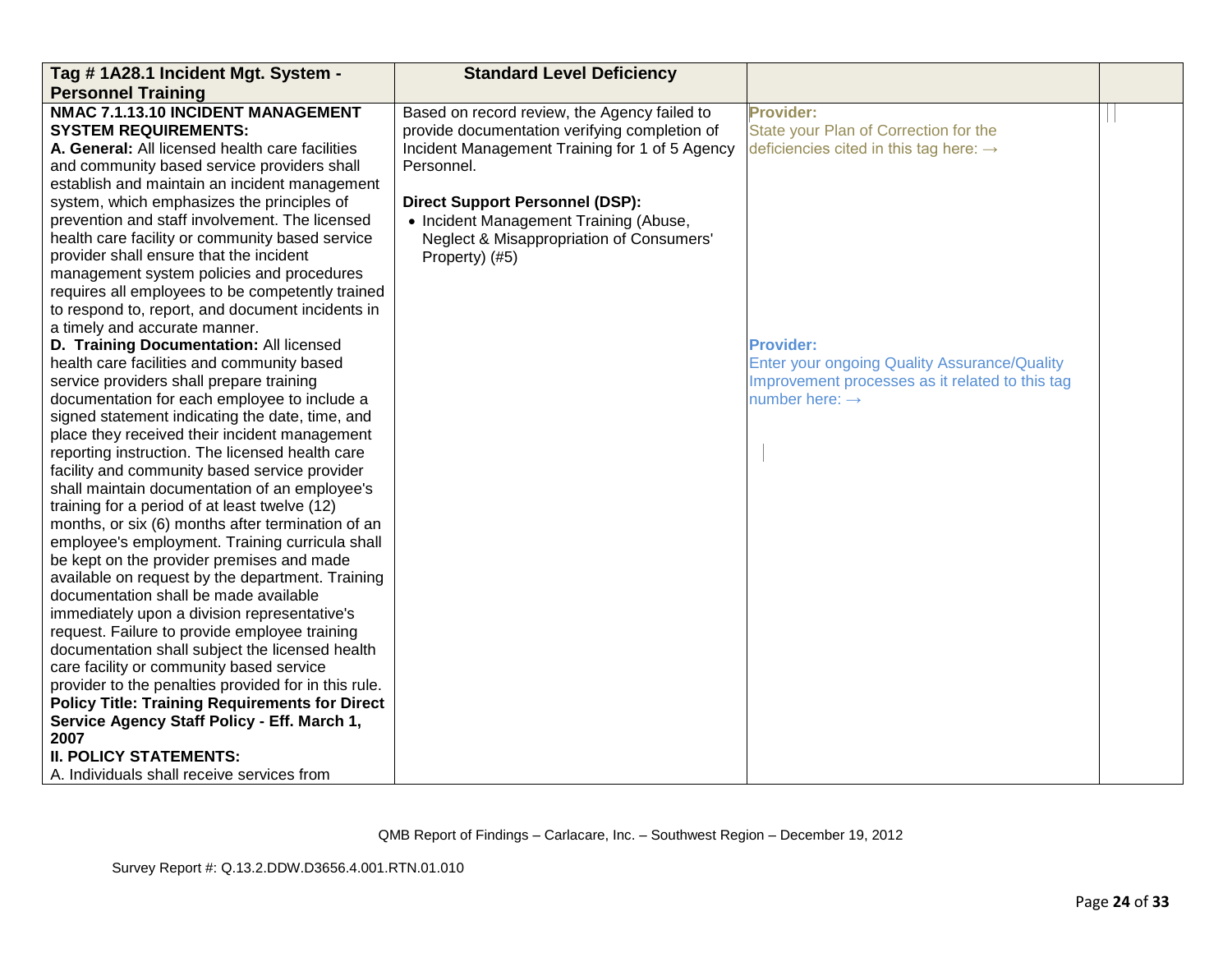| competent and qualified staff.<br>C. Staff shall complete training on DOH-<br>approved incident reporting procedures in<br>accordance with 7 NMAC 1.13. |  |  |
|---------------------------------------------------------------------------------------------------------------------------------------------------------|--|--|
|                                                                                                                                                         |  |  |
|                                                                                                                                                         |  |  |
|                                                                                                                                                         |  |  |
|                                                                                                                                                         |  |  |
|                                                                                                                                                         |  |  |
|                                                                                                                                                         |  |  |
|                                                                                                                                                         |  |  |
|                                                                                                                                                         |  |  |
|                                                                                                                                                         |  |  |
|                                                                                                                                                         |  |  |
|                                                                                                                                                         |  |  |
|                                                                                                                                                         |  |  |
|                                                                                                                                                         |  |  |
|                                                                                                                                                         |  |  |
|                                                                                                                                                         |  |  |
|                                                                                                                                                         |  |  |
|                                                                                                                                                         |  |  |
|                                                                                                                                                         |  |  |
|                                                                                                                                                         |  |  |
|                                                                                                                                                         |  |  |
|                                                                                                                                                         |  |  |
|                                                                                                                                                         |  |  |
|                                                                                                                                                         |  |  |
|                                                                                                                                                         |  |  |
|                                                                                                                                                         |  |  |
|                                                                                                                                                         |  |  |
|                                                                                                                                                         |  |  |
|                                                                                                                                                         |  |  |
|                                                                                                                                                         |  |  |
|                                                                                                                                                         |  |  |
|                                                                                                                                                         |  |  |
|                                                                                                                                                         |  |  |
|                                                                                                                                                         |  |  |
|                                                                                                                                                         |  |  |
|                                                                                                                                                         |  |  |
|                                                                                                                                                         |  |  |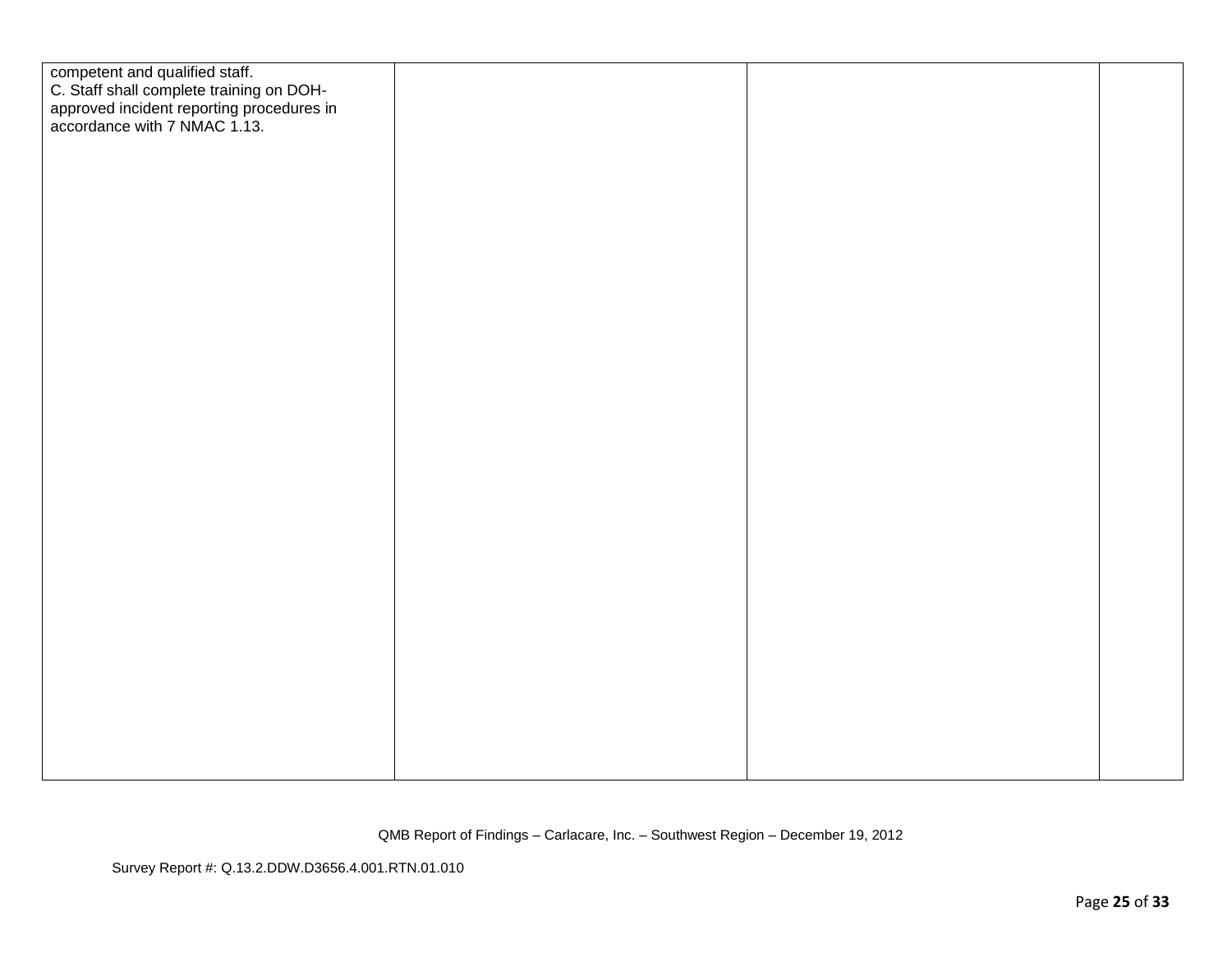| <b>Standard of Care</b>                                                   | <b>Deficiencies</b>                                                                    | <b>Agency Plan of Correction, On-going</b><br><b>QA/QI &amp; Responsible Party</b>                                                   | <b>Date</b><br><b>Due</b> |
|---------------------------------------------------------------------------|----------------------------------------------------------------------------------------|--------------------------------------------------------------------------------------------------------------------------------------|---------------------------|
|                                                                           |                                                                                        | CMS Assurance - Health and Welfare - The state, on an ongoing basis, identifies, addresses and seeks to prevent occurrences of       |                           |
|                                                                           |                                                                                        | abuse, neglect and exploitation. Individuals shall be afforded their basic human rights. The provider supports individuals to access |                           |
| needed healthcare services in a timely manner.                            |                                                                                        |                                                                                                                                      |                           |
| Tag #1A09 Medication Delivery (MAR)                                       | <b>Standard Level Deficiency</b>                                                       |                                                                                                                                      |                           |
| - Routine Medication                                                      |                                                                                        |                                                                                                                                      |                           |
| Developmental Disabilities (DD) Waiver                                    | Medication Administration Records (MAR) were                                           | Provider:                                                                                                                            |                           |
| Service Standards effective 4/1/2007                                      | reviewed for the months of October, November,                                          | State your Plan of Correction for the                                                                                                |                           |
| <b>CHAPTER 1 II. PROVIDER AGENCY</b>                                      | & December 2012                                                                        | deficiencies cited in this tag here: $\rightarrow$                                                                                   |                           |
| <b>REQUIREMENTS:</b> The objective of these                               |                                                                                        |                                                                                                                                      |                           |
| standards is to establish Provider Agency                                 | Based on record review, 1 of 1 individuals had                                         |                                                                                                                                      |                           |
| policy, procedure and reporting requirements                              | Medication Administration Records, which                                               |                                                                                                                                      |                           |
| for DD Medicaid Waiver program. These                                     | contained missing medications entries and/or                                           |                                                                                                                                      |                           |
| requirements apply to all such Provider Agency                            | other errors:                                                                          |                                                                                                                                      |                           |
| staff, whether directly employed or                                       |                                                                                        |                                                                                                                                      |                           |
| subcontracting with the Provider Agency.                                  | Individual #1                                                                          |                                                                                                                                      |                           |
| Additional Provider Agency requirements and                               | October 2012                                                                           |                                                                                                                                      |                           |
| personnel qualifications may be applicable for                            | As indicated by the Medication Administration                                          |                                                                                                                                      |                           |
| specific service standards.<br>Е.<br><b>Medication Delivery: Provider</b> | Records the individual is to take Propranolol<br>20mg (1 time daily). According to the | <b>Provider:</b>                                                                                                                     |                           |
| Agencies that provide Community Living,                                   | Physician's Orders, Propranolol 20mg is to be                                          | <b>Enter your ongoing Quality Assurance/Quality</b>                                                                                  |                           |
| <b>Community Inclusion or Private Duty Nursing</b>                        | taken 2 times daily. Medication Administration                                         | Improvement processes as it related to this tag                                                                                      |                           |
| services shall have written policies and                                  | Record & Physician's Orders do not match.                                              | number here: $\rightarrow$                                                                                                           |                           |
| procedures regarding medication(s) delivery                               |                                                                                        |                                                                                                                                      |                           |
| and tracking and reporting of medication errors                           | As indicated by the Medication Administration                                          |                                                                                                                                      |                           |
| in accordance with DDSD Medication                                        | Records the individual is to take Risperidone                                          |                                                                                                                                      |                           |
| Assessment and Delivery Policy and                                        | 1mg (1 time daily). According to the                                                   |                                                                                                                                      |                           |
| Procedures, the Board of Nursing Rules and                                | Physician's Orders, Risperidone 1mg is to be                                           |                                                                                                                                      |                           |
| Board of Pharmacy standards and regulations.                              | taken 2 times daily. Medication Administration                                         |                                                                                                                                      |                           |
|                                                                           | Record & Physician's Orders do not match.                                              |                                                                                                                                      |                           |
| (2) When required by the DDSD Medication                                  |                                                                                        |                                                                                                                                      |                           |
| Assessment and Delivery Policy, Medication                                | November 2012                                                                          |                                                                                                                                      |                           |
| Administration Records (MAR) shall be                                     | As indicated by the Medication Administration                                          |                                                                                                                                      |                           |
| maintained and include:<br>(a) The name of the individual, a              | Records the individual is to take Propranolol<br>20mg (1 time daily). According to the |                                                                                                                                      |                           |
| transcription of the physician's written or                               | Physician's Orders, Propranolol 20mg is to be                                          |                                                                                                                                      |                           |
| licensed health care provider's                                           | taken 2 times daily. Medication Administration                                         |                                                                                                                                      |                           |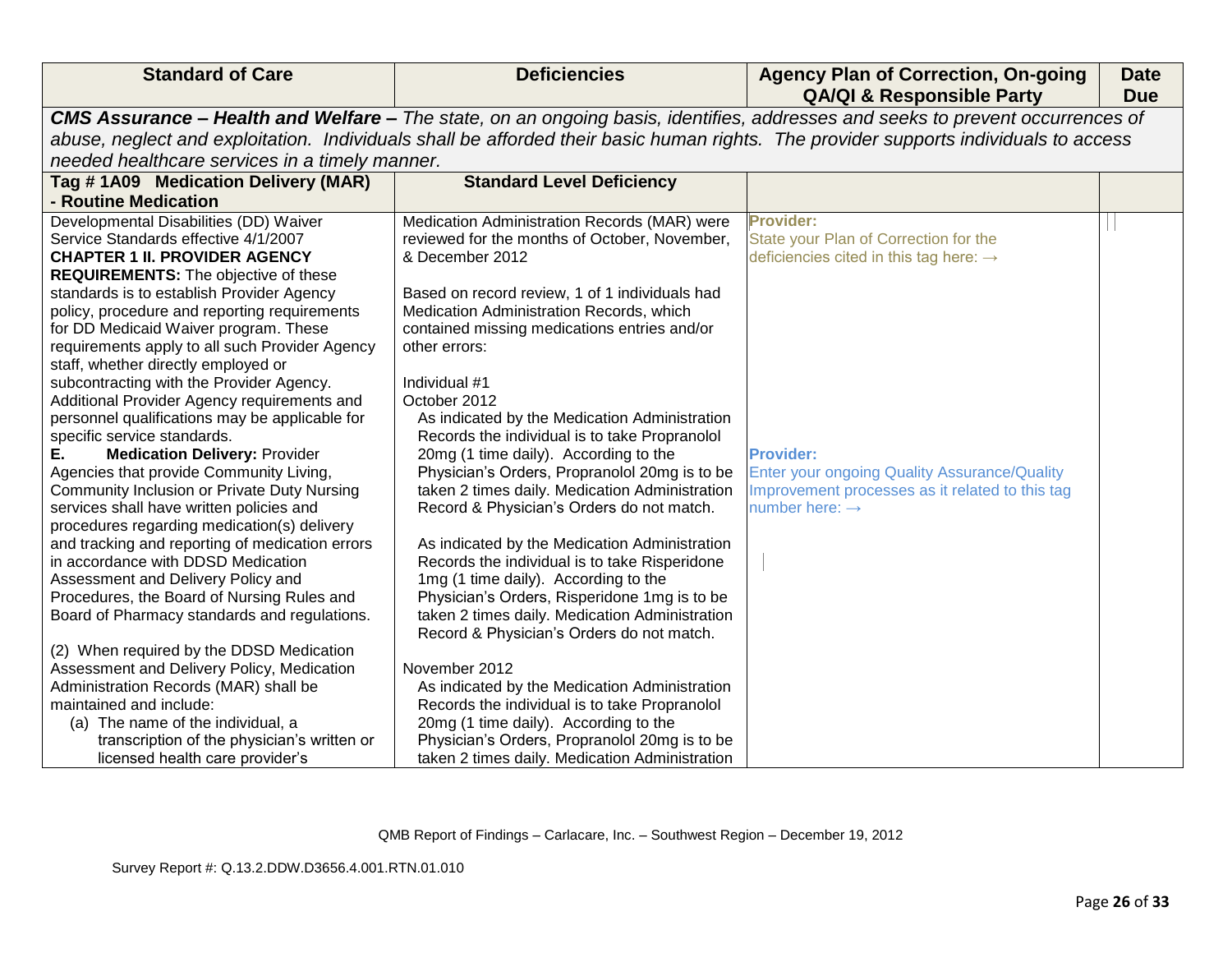|            | prescription including the brand and            | Record & Physician's Orders do not match.        |  |
|------------|-------------------------------------------------|--------------------------------------------------|--|
|            | generic name of the medication,                 |                                                  |  |
|            | diagnosis for which the medication is           | As indicated by the Medication Administration    |  |
|            | prescribed;                                     | Records the individual is to take Risperidone    |  |
|            | (b) Prescribed dosage, frequency and            | 1mg (1 time daily). According to the             |  |
|            | method/route of administration, times           | Physician's Orders, Risperidone 1mg is to be     |  |
|            | and dates of administration;                    | taken 2 times daily. Medication Administration   |  |
|            | (c) Initials of the individual administering or | Record & Physician's Orders do not match.        |  |
|            | assisting with the medication;                  |                                                  |  |
|            | (d) Explanation of any medication               | December 2012                                    |  |
|            | irregularity;                                   | As indicated by the Medication Administration    |  |
|            | (e) Documentation of any allergic reaction      | Records the individual is to take Propranolol    |  |
|            | or adverse medication effect; and               | 20mg (1 time daily). According to the            |  |
| (f)        | For PRN medication, an explanation for          | Physician's Orders, Propranolol 20mg is to be    |  |
|            | the use of the PRN medication shall             | taken 2 times daily. Medication Administration   |  |
|            | include observable signs/symptoms or            | Record & Physician's Orders do not match.        |  |
|            | circumstances in which the medication           |                                                  |  |
|            | is to be used, and documentation of             | As indicated by the Medication Administration    |  |
|            | effectiveness of PRN medication                 | Records the individual is to take Risperidone    |  |
|            | administered.                                   | 1mg (1 time daily). According to the             |  |
|            | (3) The Provider Agency shall also maintain a   | Physician's Orders, Risperidone 1mg is to be     |  |
|            | signature page that designates the full name    | taken 2 times daily. Medication Administration   |  |
|            | that corresponds to each initial used to        | Record & Physician's Orders do not match.        |  |
|            | document administered or assisted delivery of   |                                                  |  |
| each dose; |                                                 |                                                  |  |
|            | (4) MARs are not required for individuals       | Note: Individual #1 is taking the correct amount |  |
|            | participating in Independent Living who self-   | as called for by the Physician, however, the     |  |
|            | administer their own medications;               | MAR instructions for the frequency was written   |  |
|            | (5) Information from the prescribing pharmacy   | incorrectly. The Agency maintains 2 separate     |  |
|            | regarding medications shall be kept in the      | MAR for each time frame the medication is to be  |  |
|            | home and community inclusion service            | given.                                           |  |
|            | locations and shall include the expected        |                                                  |  |
|            | desired outcomes of administrating the          |                                                  |  |
|            | medication, signs and symptoms of adverse       |                                                  |  |
|            | events and interactions with other medications; |                                                  |  |
|            | NMAC 16.19.11.8 MINIMUM STANDARDS:              |                                                  |  |
|            | A. MINIMUM STANDARDS FOR THE                    |                                                  |  |
|            | DISTRIBUTION, STORAGE, HANDLING AND             |                                                  |  |
|            | <b>RECORD KEEPING OF DRUGS:</b>                 |                                                  |  |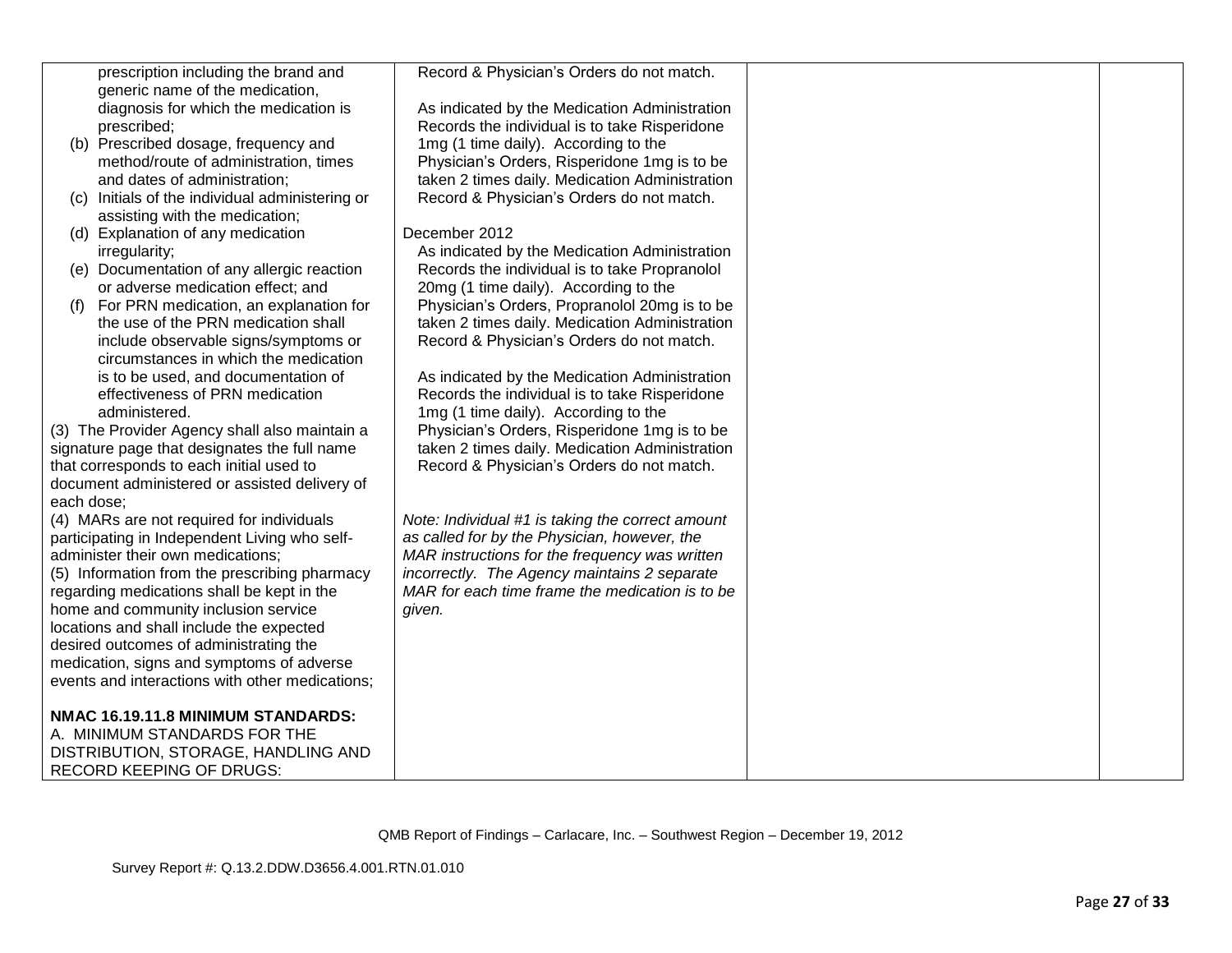| (d) The facility shall have a Medication<br>Administration Record (MAR) documenting<br>medication administered to residents,<br>including over-the-counter medications.<br>This documentation shall include:<br>Name of resident;<br>(i)<br>(ii)<br>Date given;<br>Drug product name;<br>(iii)<br>Dosage and form;<br>(iv)<br>Strength of drug;<br>(v)<br>(vi) Route of administration;<br>(vii) How often medication is to be taken;<br>(viii) Time taken and staff initials;<br>(ix) Dates when the medication is<br>discontinued or changed;<br>The name and initials of all staff<br>(x)<br>administering medications. |  |  |
|----------------------------------------------------------------------------------------------------------------------------------------------------------------------------------------------------------------------------------------------------------------------------------------------------------------------------------------------------------------------------------------------------------------------------------------------------------------------------------------------------------------------------------------------------------------------------------------------------------------------------|--|--|
| <b>Model Custodial Procedure Manual</b><br><b>D. Administration of Drugs</b><br>Unless otherwise stated by practitioner,<br>patients will not be allowed to administer their<br>own medications.<br>Document the practitioner's order authorizing<br>the self-administration of medications.                                                                                                                                                                                                                                                                                                                               |  |  |
| All PRN (As needed) medications shall have<br>complete detail instructions regarding the<br>administering of the medication. This shall<br>include:<br>$\triangleright$ symptoms that indicate the use of the<br>medication,<br>exact dosage to be used, and<br>➤<br>the exact amount to be used in a 24<br>$\blacktriangleright$<br>hour period.                                                                                                                                                                                                                                                                          |  |  |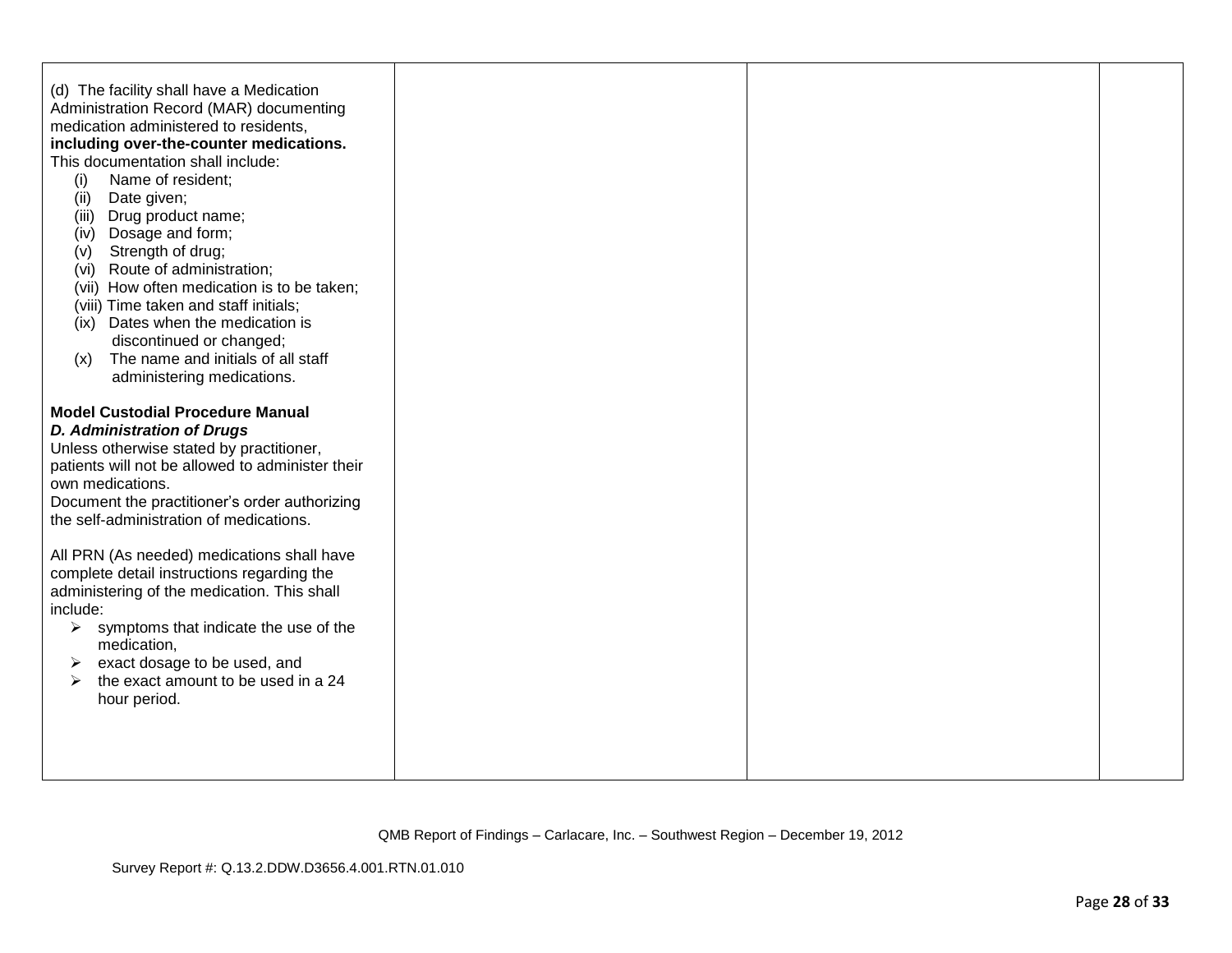| Tag #1A31 Client Rights/Human Rights                                                                                                                                                                                                                                                                                                                                                                                                                                                                                                                                                                                                                                                                                                                                                                                                                                                                                                                                                                                                                                                                                                                                                                                                                                                                                                                                                                                                                                                                                                                             | <b>Standard Level Deficiency</b>                                                                                                                                                                                                                                                                                                                                                                                                                                                                                                                                                                                                                                                                                                                                                                                                                         |                                                                                                                                                                                                                                                                      |  |
|------------------------------------------------------------------------------------------------------------------------------------------------------------------------------------------------------------------------------------------------------------------------------------------------------------------------------------------------------------------------------------------------------------------------------------------------------------------------------------------------------------------------------------------------------------------------------------------------------------------------------------------------------------------------------------------------------------------------------------------------------------------------------------------------------------------------------------------------------------------------------------------------------------------------------------------------------------------------------------------------------------------------------------------------------------------------------------------------------------------------------------------------------------------------------------------------------------------------------------------------------------------------------------------------------------------------------------------------------------------------------------------------------------------------------------------------------------------------------------------------------------------------------------------------------------------|----------------------------------------------------------------------------------------------------------------------------------------------------------------------------------------------------------------------------------------------------------------------------------------------------------------------------------------------------------------------------------------------------------------------------------------------------------------------------------------------------------------------------------------------------------------------------------------------------------------------------------------------------------------------------------------------------------------------------------------------------------------------------------------------------------------------------------------------------------|----------------------------------------------------------------------------------------------------------------------------------------------------------------------------------------------------------------------------------------------------------------------|--|
| 7.26.3.11 RESTRICTIONS OR LIMITATION<br>OF CLIENT'S RIGHTS:<br>A. A service provider shall not restrict or limit a<br>client's rights except:<br>(1) where the restriction or limitation is allowed<br>in an emergency and is necessary to prevent<br>imminent risk of physical harm to the client or<br>another person; or<br>(2) where the interdisciplinary team has<br>determined that the client's limited capacity to<br>exercise the right threatens his or her physical<br>safety; or<br>(3) as provided for in Section 10.1.14 [now<br>Subsection N of 7.26.3.10 NMAC].<br>B. Any emergency intervention to prevent<br>physical harm shall be reasonable to prevent<br>harm, shall be the least restrictive intervention<br>necessary to meet the emergency, shall be<br>allowed no longer than necessary and shall be<br>subject to interdisciplinary team (IDT) review.<br>The IDT upon completion of its review may<br>refer its findings to the office of quality<br>assurance. The emergency intervention may<br>be subject to review by the service provider's<br>behavioral support committee or human rights<br>committee in accordance with the behavioral<br>support policies or other department regulation<br>or policy.<br>C. The service provider may adopt reasonable<br>program policies of general applicability to<br>clients served by that service provider that do<br>not violate client rights. [09/12/94; 01/15/97;<br>Recompiled 10/31/01]<br><b>Long Term Services Division</b><br><b>Policy Title: Human Rights Committee</b> | Based on record review and interview, the<br>Agency failed to ensure the rights of Individuals<br>was not restricted or limited for 1 of 1<br>Individuals.<br>A review of Agency Individual files indicated<br><b>Human Rights Committee Approval was</b><br>required for restrictions.<br>No documentation was found regarding Human<br>Rights Approval for the following:<br>• Psychotropic Medications to control<br>behaviors. No evidence found of Human<br>Rights Committee approval. (Individual #1)<br>When #6 was asked if the Agency had<br>documentation of Human Rights approval,<br>the following was reported:<br>• Service Coordinator #6 reported, the Agency<br>did not have a current Human Rights<br>Approval because the requests were made to<br>the Southwest HRC Regional Committee and<br>was unclear when it would be reviewed. | Provider:<br>State your Plan of Correction for the<br>deficiencies cited in this tag here: $\rightarrow$<br><b>Provider:</b><br><b>Enter your ongoing Quality Assurance/Quality</b><br>Improvement processes as it related to this tag<br>number here: $\rightarrow$ |  |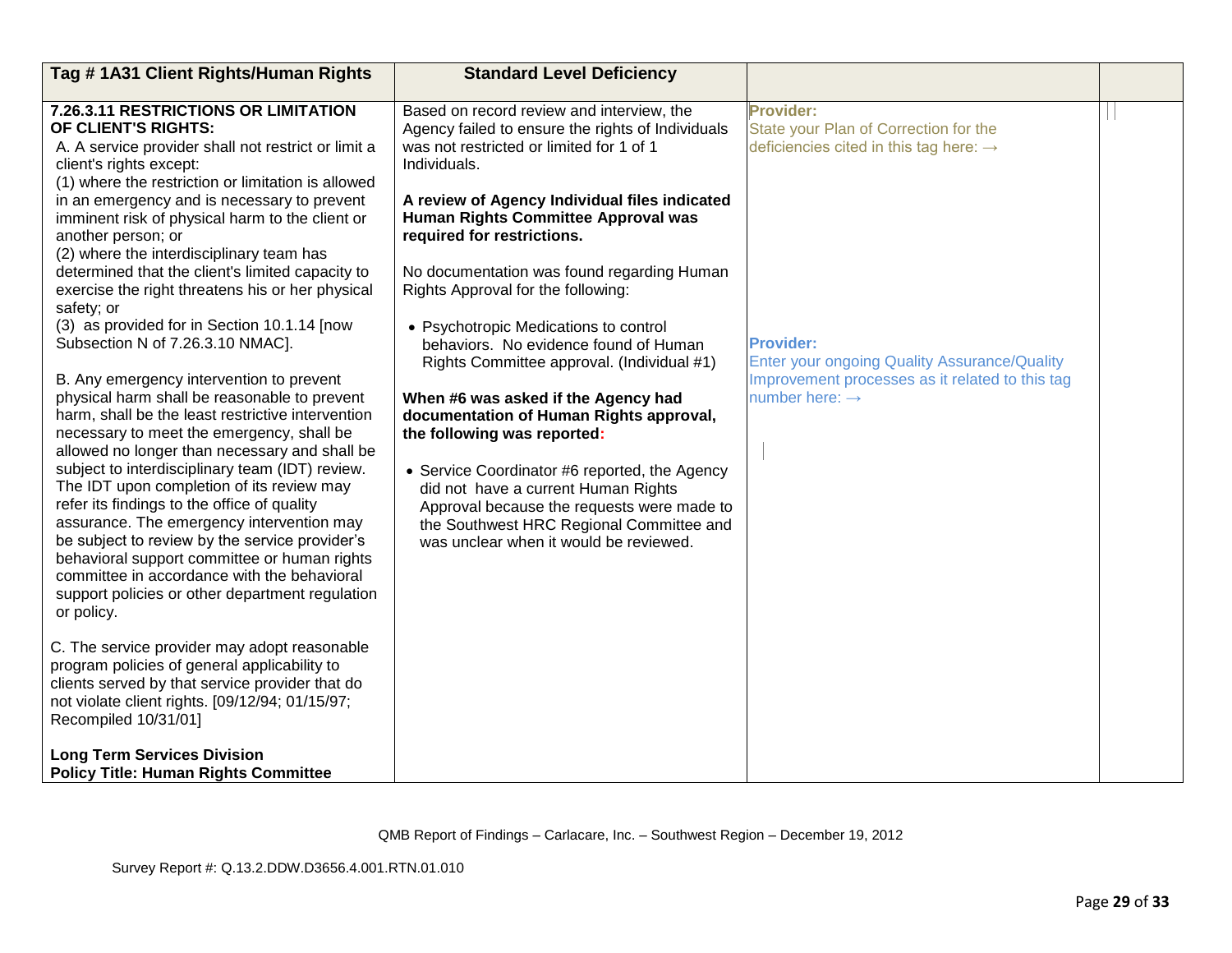| Requirements Eff Date: March 1, 2003<br><b>IV. POLICY STATEMENT - Human Rights</b><br>Committees are required for residential service<br>provider agencies. The purpose of these<br>committees with respect to the provision of<br>Behavior Supports is to review and monitor the<br>implementation of certain Behavior Support<br>Plans.                                 |  |  |
|---------------------------------------------------------------------------------------------------------------------------------------------------------------------------------------------------------------------------------------------------------------------------------------------------------------------------------------------------------------------------|--|--|
| Human Rights Committees may not approve<br>any of the interventions specifically prohibited<br>in the following policies:<br>• Aversive Intervention Prohibitions<br>• Psychotropic Medications Use<br>• Behavioral Support Service Provision.                                                                                                                            |  |  |
| A Human Rights Committee may also serve<br>other agency functions as appropriate, such as<br>the review of internal policies on sexuality and<br>incident management follow-up.                                                                                                                                                                                           |  |  |
| A. HUMAN RIGHTS COMMITTEE ROLE IN<br><b>BEHAVIOR SUPPORTS</b><br>Only those Behavior Support Plans with an<br>aversive intervention included as part of the<br>plan or associated Crisis Intervention Plan<br>need to be reviewed prior to implementation.<br>Plans not containing aversive interventions do<br>not require Human Rights Committee review or<br>approval. |  |  |
| 2. The Human Rights Committee will determine<br>and adopt a written policy stating the frequency<br>and purpose of meetings. Behavior Support<br>Plans approved by the Human Rights<br>Committee will be reviewed at least quarterly.                                                                                                                                     |  |  |
| 3. Records, including minutes of all meetings<br>will be retained at the agency with primary<br>responsibility for implementation for at least                                                                                                                                                                                                                            |  |  |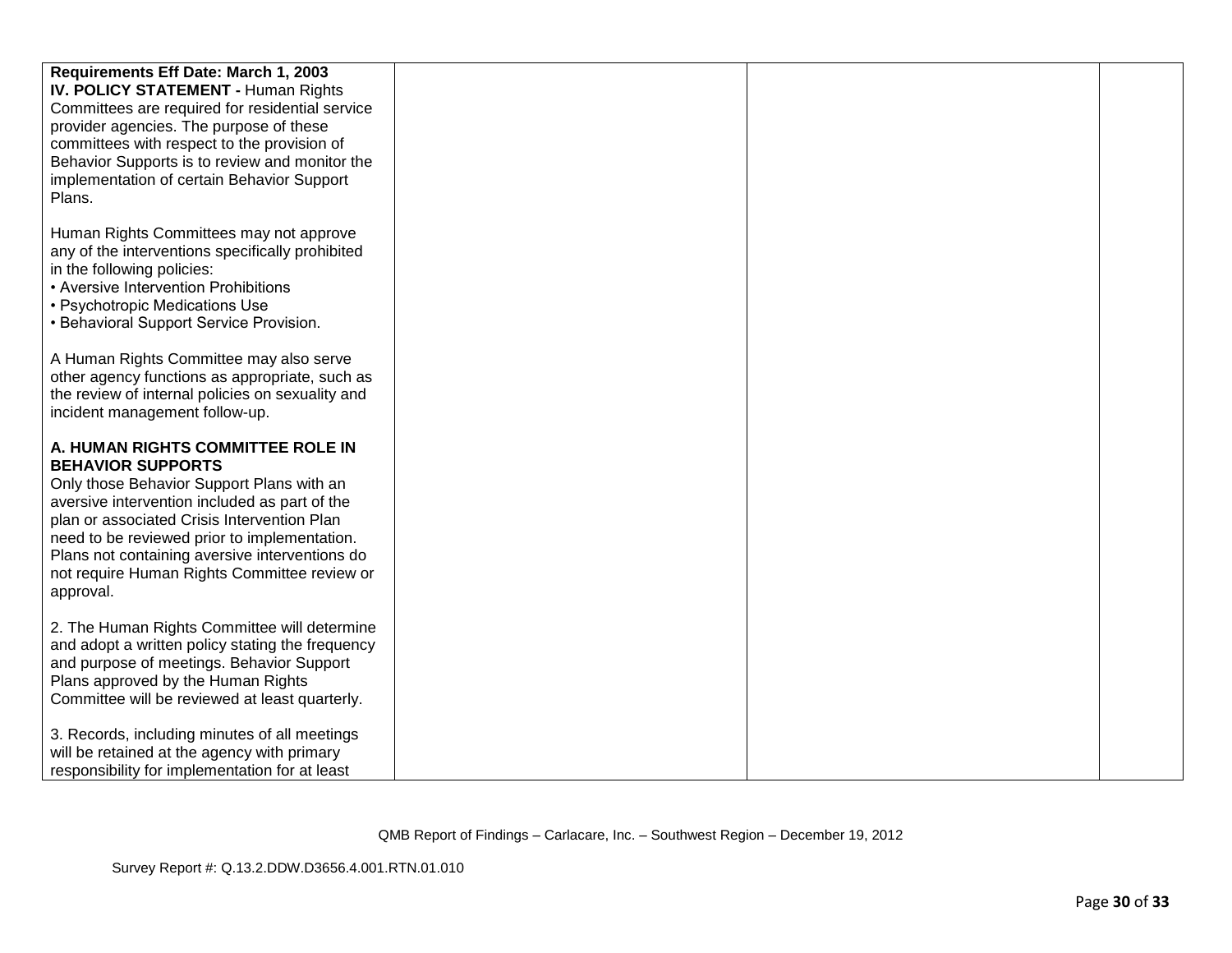| five years from the completion of each                 |  |  |
|--------------------------------------------------------|--|--|
| individual's Individual Service Plan.                  |  |  |
|                                                        |  |  |
| <b>Department of Health Developmental</b>              |  |  |
| <b>Disabilities Supports Division (DDSD) -</b>         |  |  |
| <b>Procedure Title:</b>                                |  |  |
|                                                        |  |  |
| <b>Medication Assessment and Delivery</b>              |  |  |
| Procedure Eff Date: November 1, 2006                   |  |  |
| <b>B. 1. e.</b> If the PRN medication is to be used in |  |  |
| response to psychiatric and/or behavioral              |  |  |
| symptoms in addition to the above                      |  |  |
| requirements, obtain current written consent           |  |  |
| from the individual, guardian or surrogate             |  |  |
| health decision maker and submit for review by         |  |  |
| the agency's Human Rights Committee                    |  |  |
| (References: Psychotropic Medication Use               |  |  |
| Policy, Section D, page 5 Use of PRN                   |  |  |
| Psychotropic Medications; and, Human Rights            |  |  |
| Committee Requirements Policy, Section B,              |  |  |
| page 4 Interventions Requiring Review and              |  |  |
| Approval - Use of PRN Medications).                    |  |  |
|                                                        |  |  |
|                                                        |  |  |
|                                                        |  |  |
|                                                        |  |  |
|                                                        |  |  |
|                                                        |  |  |
|                                                        |  |  |
|                                                        |  |  |
|                                                        |  |  |
|                                                        |  |  |
|                                                        |  |  |
|                                                        |  |  |
|                                                        |  |  |
|                                                        |  |  |
|                                                        |  |  |
|                                                        |  |  |
|                                                        |  |  |
|                                                        |  |  |
|                                                        |  |  |
|                                                        |  |  |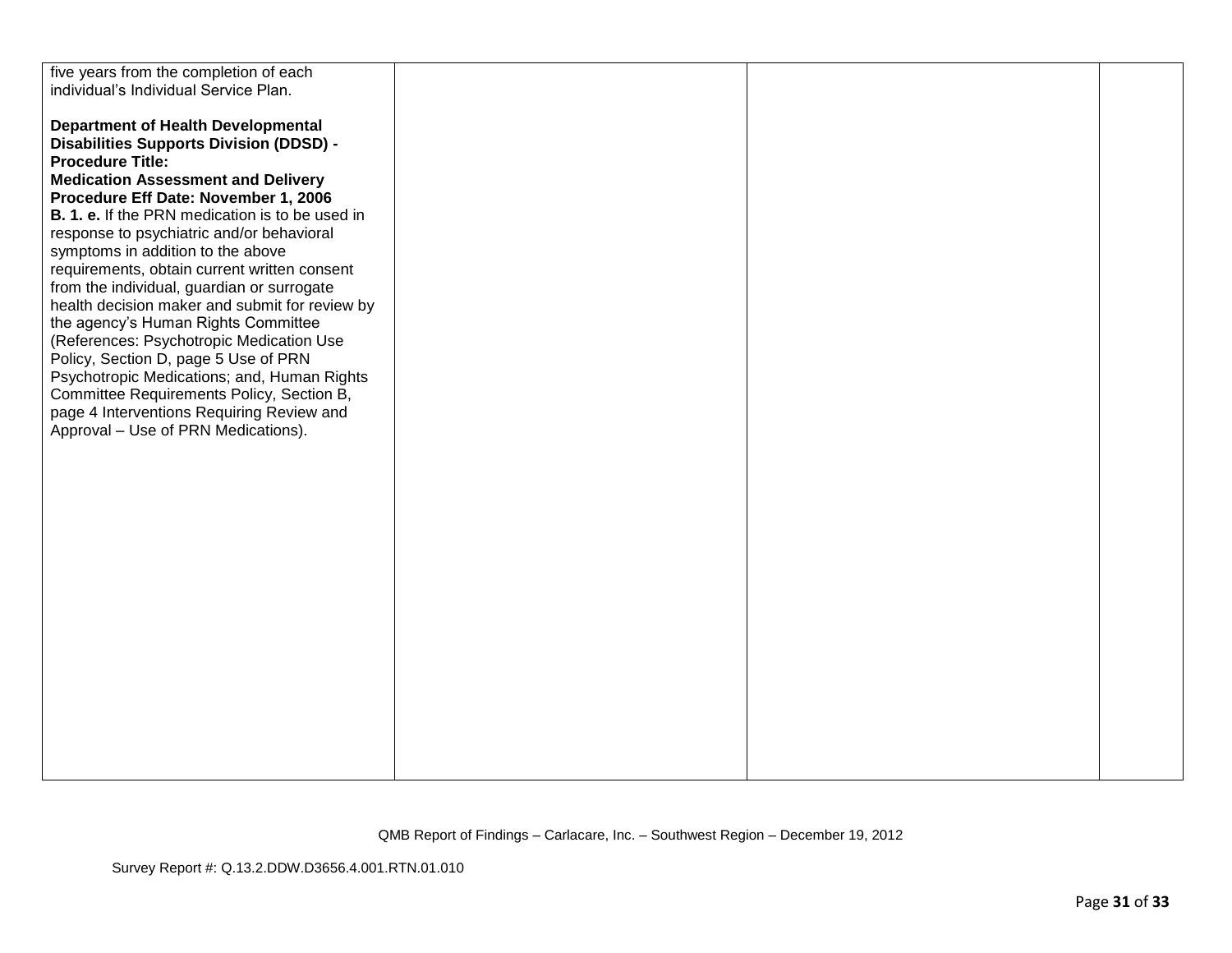| <b>Standard of Care</b>                                                                                                                                                                                                                       | <b>Deficiencies</b>                                                                                                                                                            | <b>Agency Plan of Correction, On-going</b><br><b>QA/QI &amp; Responsible Party</b>                                                                           | <b>Date</b><br><b>Due</b> |  |
|-----------------------------------------------------------------------------------------------------------------------------------------------------------------------------------------------------------------------------------------------|--------------------------------------------------------------------------------------------------------------------------------------------------------------------------------|--------------------------------------------------------------------------------------------------------------------------------------------------------------|---------------------------|--|
| CMS Assurance – Medicaid Billing/Reimbursement/Financial Accountability – State financial oversight exists to assure that claims<br>are coded and paid for in accordance with the reimbursement methodology specified in the approved waiver. |                                                                                                                                                                                |                                                                                                                                                              |                           |  |
| <b>TAG #1A12 All Services Reimbursement (No Deficiencies)</b>                                                                                                                                                                                 |                                                                                                                                                                                |                                                                                                                                                              |                           |  |
| Developmental Disabilities (DD) Waiver Service Standards effective 4/1/2007 Chapter 1. III. PROVIDER AGENCY DOCUMENTATION OF<br><b>SERVICE DELIVERY AND LOCATION</b>                                                                          |                                                                                                                                                                                |                                                                                                                                                              |                           |  |
| prior to a request for reimbursement from the HSD. For each unit billed, the record shall contain the following:<br>(3) The signature or authenticated name of staff providing the service.                                                   | (1) Date, start and end time of each service encounter or other billable service interval;<br>(2) A description of what occurred during the encounter or service interval; and | <b>B. Billable Units:</b> The documentation of the billable time spent with an individual shall be kept on the written or electronic record that is prepared |                           |  |
| activities for the months of August, September, and October 2012.                                                                                                                                                                             |                                                                                                                                                                                | Billing for Community Living (Supported Living) services was reviewed for 1 of 1 individual. Progress notes and billing records supported billing            |                           |  |